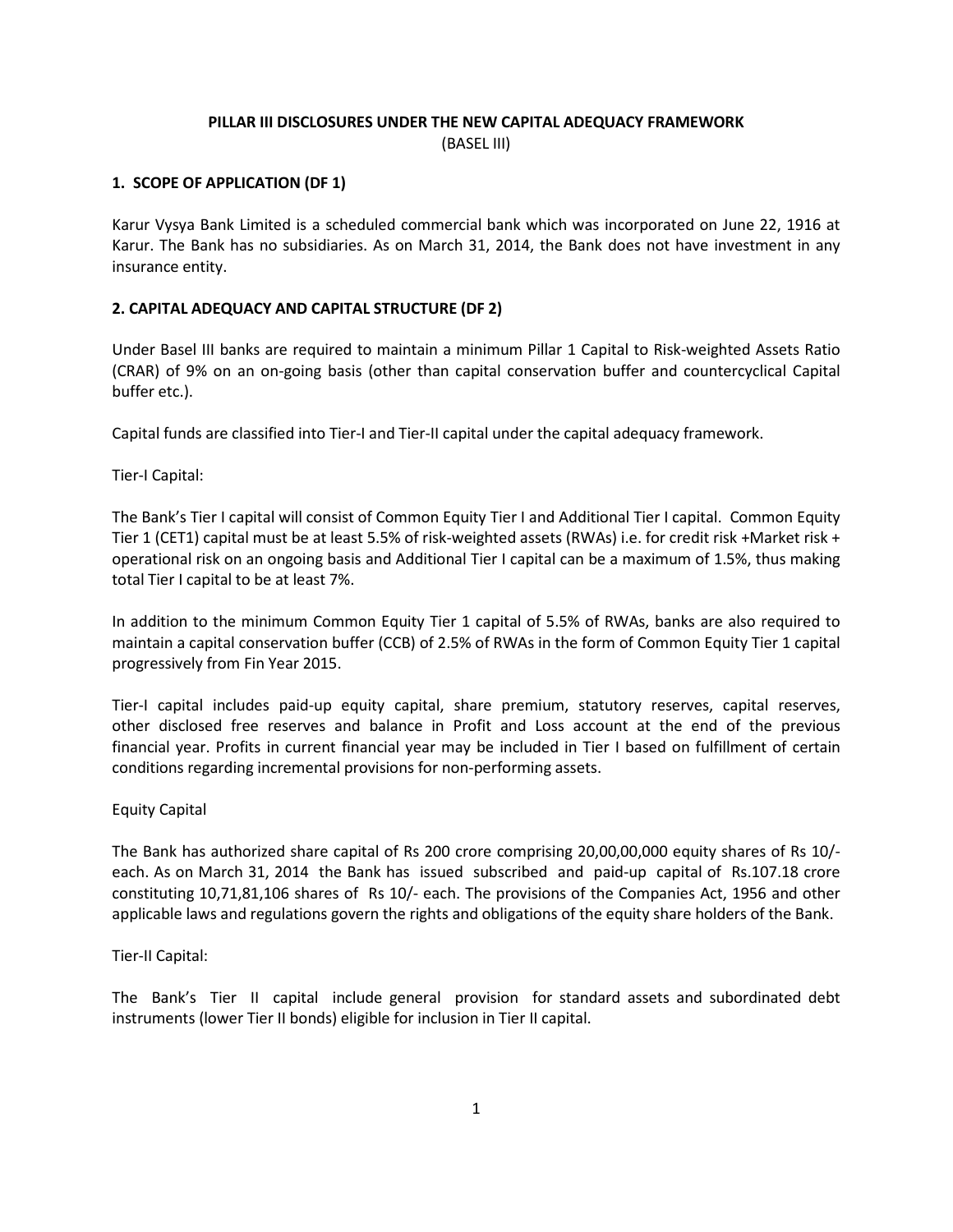Provisions or loan-loss reserves held against future, presently unidentified losses, which are freely available to meet losses which subsequently materialize, will qualify for inclusion within Tier 2 capital. Tier II capital will also include debt capital instruments issued by banks and their premium, if any, and Revaluation Reserves.

## Tier II Subordinated Debt (Lower II bonds)

As on March 31, 2014, the Bank had an outstanding subordinated debt (Unsecured Redeemable Non-convertible subordinated lower Tier II Bonds) aggregating Rs.150 crore, the details of which are stated below:

|                     | (Rs in Crore)               |                    |                         |                                                 |  |  |
|---------------------|-----------------------------|--------------------|-------------------------|-------------------------------------------------|--|--|
| <b>Issue Series</b> | Deemed Date of<br>Allotment | Coupon Rate(% p.a) | Tenure<br>( in Months ) | Equivalent<br>Amount as on<br><b>March 2014</b> |  |  |
|                     | September 25, 2009          | 9.86               | 120                     | 150.00                                          |  |  |

## Composition of Capital – Tier I and Tier II:

| Particulars As on March 31, 2014                                            | (Rs in crore) |  |  |
|-----------------------------------------------------------------------------|---------------|--|--|
| 1. Tier I capital                                                           |               |  |  |
| 1.1 Paid-up share capital                                                   | 107.18        |  |  |
| 1.2 Reserves                                                                | 3219.16       |  |  |
| 1.3 Gross Tier I capital $(1.1 + 1.2)$                                      | 3326.34       |  |  |
| 1.4 Deductions                                                              | 96.33         |  |  |
| 1.5 Total Tier I capital (1.3 - 1.4)                                        | 3230.01       |  |  |
| 2. Tier II capital                                                          |               |  |  |
| 2.1 Subordinated Debt (Lower Tier II bonds)                                 | 150.00        |  |  |
| 2.2 General Provisions/IRA and Revaluation Reserves                         | 172.16        |  |  |
| 2.3 Investment Reserve                                                      | 0.00          |  |  |
| 2.4 Gross Tier II capital (2.1 + 2.2+2.3)                                   | 322.16        |  |  |
| 2.5 Deductions                                                              | 52.00         |  |  |
| 2.6 Total Tier II capital (2.4 - 2.5)                                       | 270.16        |  |  |
| 3. Debt capital instruments eligible for inclusion in Upper Tier II capital |               |  |  |
| 3.1 Total amount outstanding                                                |               |  |  |
| 3.2 Of which amount raised during the current year -                        |               |  |  |
| 3.3 Amount eligible to be reckoned as capital funds                         |               |  |  |
| 4. Subordinated debt eligible for inclusion in Lower Tier II capital        |               |  |  |
| 4.1 Total amount outstanding                                                |               |  |  |
| 4.2 Of which amount raised during the current year -                        |               |  |  |
| 4.3 Amount eligible to be reckoned as capital funds                         |               |  |  |
| 5. Other deductions from capital                                            |               |  |  |
| 5.1 Other deductions from capital                                           |               |  |  |
| 6. Total eligible capital                                                   | 3500.17       |  |  |
| 6.1 Total eligible capital $(1.5 + 2.6)$                                    | 3500.17       |  |  |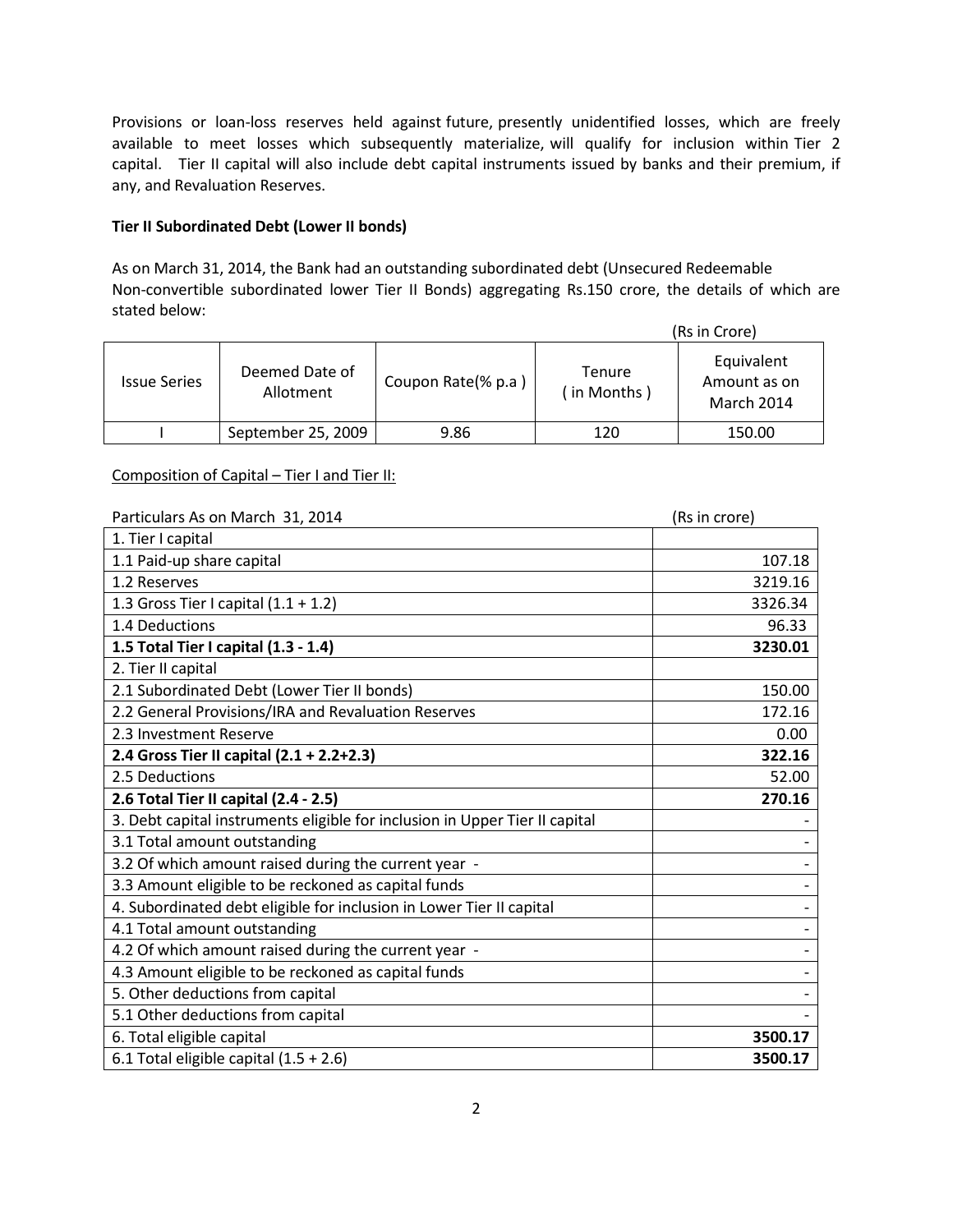#### 2.1 CAPITAL ADEQUACY ASSESSMENT PROCESS

The Bank has a process for assessing its overall capital adequacy in relation to the Bank's risk profile and a strategy for maintaining its capital levels. The process ensures that the Bank has adequate capital to support all the material risks and an appropriate capital cushion. The Bank identifies, assesses and manages comprehensively all risks that it is exposed to through robust risk management framework, control mechanism and an elaborate process for capital calculation and planning.

The Bank has formalized and implemented a comprehensive Internal Capital Adequacy Assessment Process (ICAAP). The Bank's ICAAP covers the process for assessment of the adequacy of capital to support current and future projections / risks.

The Bank has a structured process for the identification and evaluation of all risks that the Bank faces, which may have a material impact on its financial position. The Bank considers the following risks as material risks it is exposed to in the normal course of its business and therefore, factors these while assessing / planning capital:

- Credit Risk
- Liquidity Risk
- Concentration Risk
- Strategic Risk
- Market Risk
- Reputational Risk
- Operational Risk
- Interest Rate Risk in the Banking Book

The Bank has also implemented a Board approved Stress Testing policy. Stress Testing involves the use of various techniques to assess the Bank's potential vulnerability to extreme but plausible ("stressed") business conditions. Typically, this relates, among other things, to the impact on the Bank's profitability and capital adequacy. Stress Tests are conducted on the Bank's on and off balance sheet exposures to test the impact of Credit, Liquidity risk and Interest Rate Risk in the Banking book (IRRBB). The stress test results are put up to the Risk Management Committee (RMC) of the Board for their review and guidance. The Bank periodically assesses and refines its stress tests in an effort to ensure that the stress scenarios capture material risks as well as reflect possible extreme market moves that could arise as a result of market conditions. The stress tests are used in conjunction with the Bank's business plans for the purpose of capital planning in the ICAAP. In line with the RBI guidelines for implementing the New Capital Adequacy Framework under Basel III, the Bank has successfully migrated to the framework from April 1, 2013. The Bank has continued parallel run of Basel II framework continuously tracking the exposures and studied the impact on Bank's Capital to Risk weighted Assets Ratio (CRAR) . In accordance with the RBI's requirement, the Bank has continued to adopt Standardized Approach (SA) for Credit Risk and Basic Indicator Approach (BIA) for Operational Risk to compute capital as on March 31, 2014.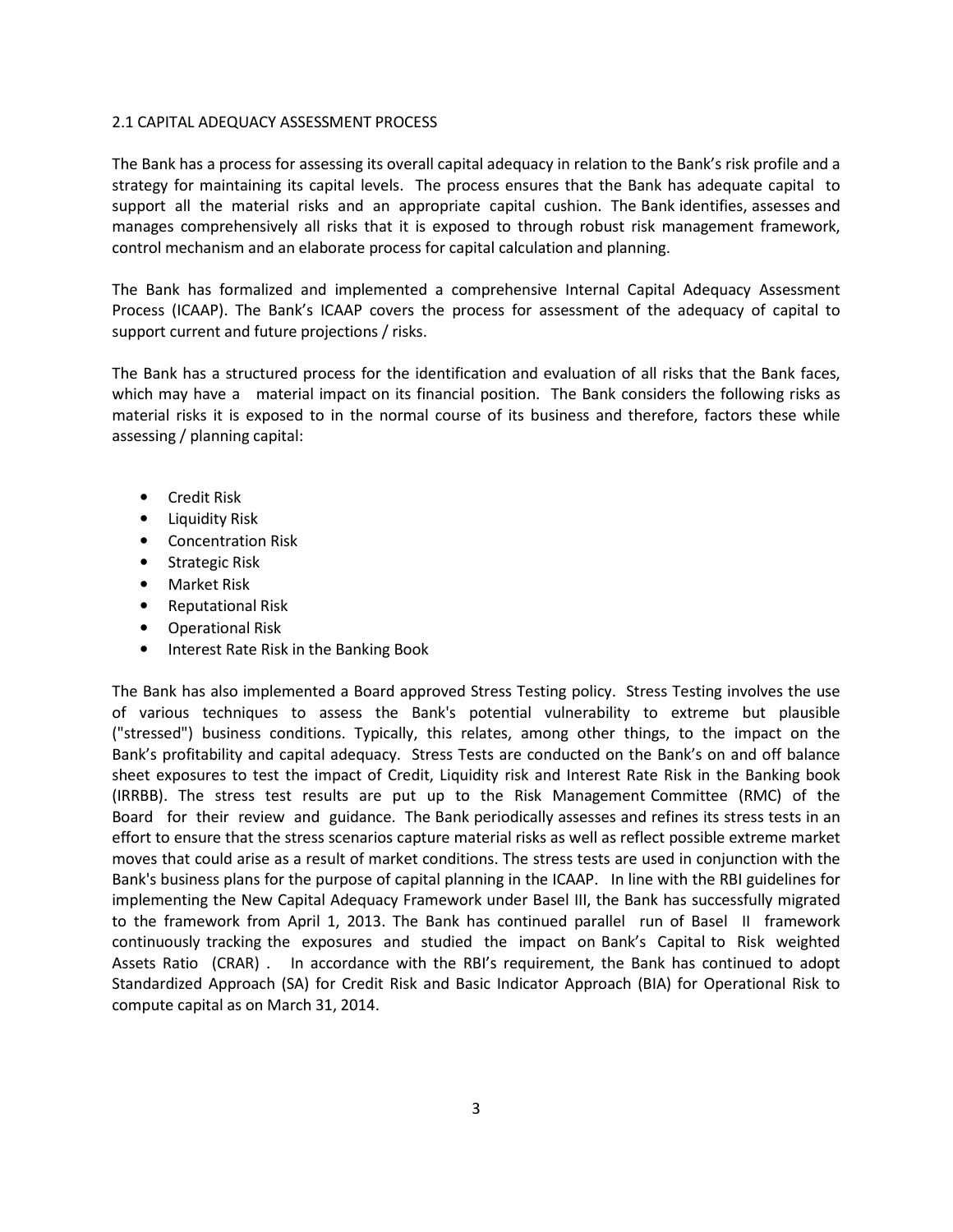Besides this, the Bank continues to apply the Standardized Duration Approach (SDA) for computing capital requirement for Market Risk. RBI has prescribed banks to maintain a minimum CRAR of 9% with regard to credit risk, market risk and operational risk.

## 2.2 CAPITAL ADEQUACY AS ON March 31,2014

The total Capital to Risk weighted Assets Ratio (CRAR) as per Basel III guide lines works to 12.60% as on March 31, 2014 (as against minimum regulatory requirement of 9%). The Tier I CRAR stands at 11.62%. The Bank has followed the RBI guidelines in force, to arrive at the eligible capital, risk weighted assets and CRAR.

Capital requirements for Credit Risk, Market Risk and Operational Risk:

Particulars as on March 31, 2014

|                                             | (Rs in crore) |
|---------------------------------------------|---------------|
| 1. Capital requirement for Credit Risk      | 2146.69       |
| -Portfolio subject to Standardized Approach | 2146.69       |
| -Securitization exposures                   | 0.0C          |

| 2. Capital requirement for Market Risk | 161.09 |
|----------------------------------------|--------|
| <b>Standardised Duration Approach</b>  |        |
| Interest Rate Risk                     | 112.52 |
| Foreign Exchange Risk (Including gold) | 3.15   |
| <b>Equity Risk</b>                     | 45.42  |

| 3. Capital requirement for Operational Risk | 193.09 |
|---------------------------------------------|--------|
| Basic Indicator Approach                    |        |
|                                             |        |

| Total capital requirements at 9% $(1 + 2 + 3)$ | 2500.87 |
|------------------------------------------------|---------|
| Total capital                                  | 3500.17 |
| CRAR %                                         | 12.60%  |
| Tier-I CRAR %                                  | 11.62%  |

#### 3. RISK EXPOSURE AND ASSESSMENT

The Bank is exposed to various types of risk such as Credit, Market, Operational, Liquidity, Interest Rate, Reputational, Legal and Strategic risk. The Bank has separate and independent Risk Management Department in place which oversees all types of risks in an integrated fashion.

The objective of risk management is to have optimum balance between risk and return. It entails the identification, measurement and management of risks across the various businesses of the Bank. Risk is managed through framework defined in policies approved by the Board of Directors and Supported by an independent risk management function which monitors and takes corrective action so that the Bank operates within its risk appetite. The risk management function attempts to anticipate vulnerabilities through quantitative or qualitative examination of the embedded risks in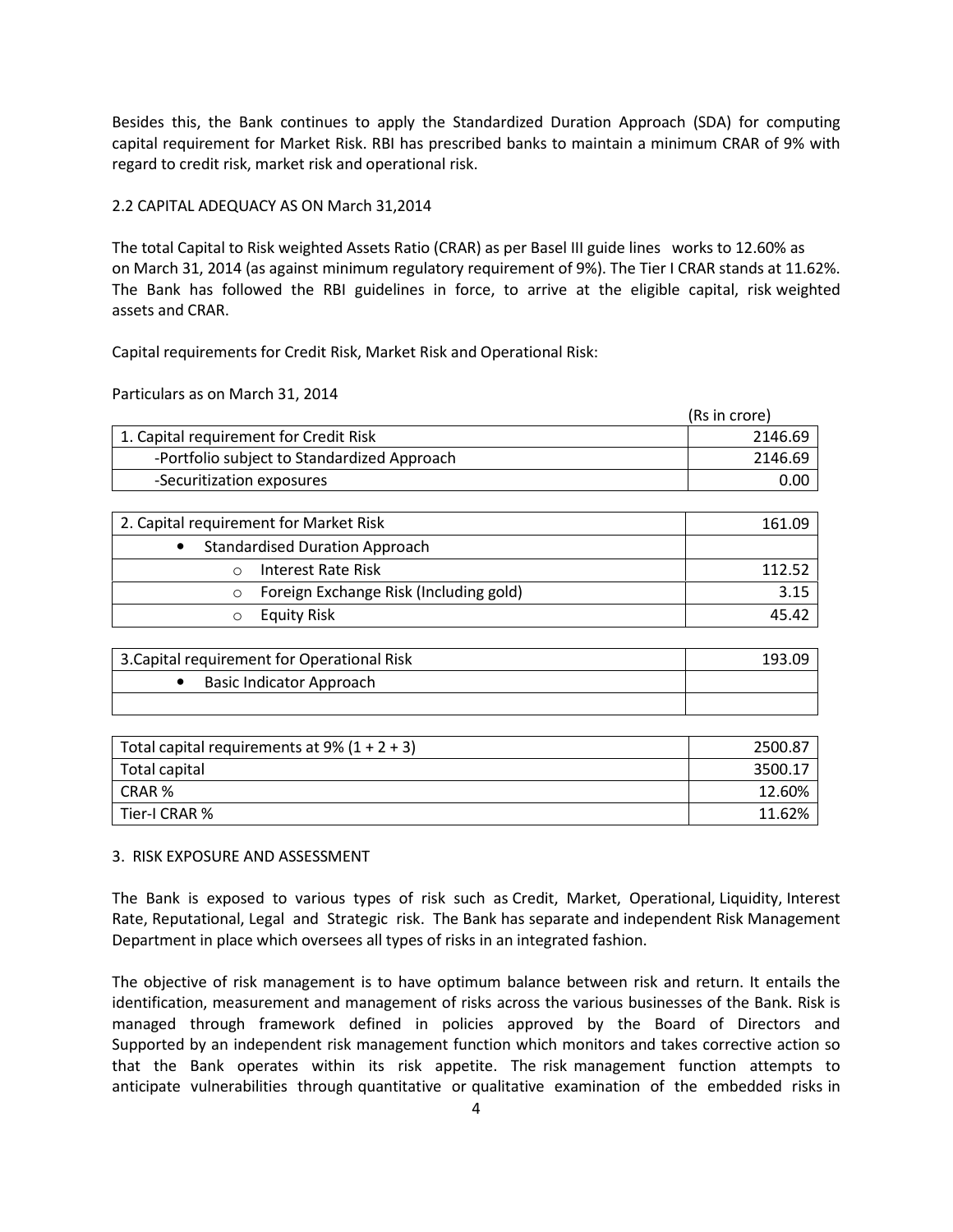various activities. The Bank continues to focus on refining and improving its risk management systems. In addition to ensuring compliance with regulatory requirements, the Bank has developed robust internal systems for assessing capital requirements keeping in view the business objectives.

The Board of Directors (BOD) approves the strategies and policies for Risk Management, based on recommendations of the Risk Management Committee (RMC) of the Board set up to focus upon risk management issues. The RMC reviews various aspects of risk arising from the businesses undertaken by the Bank. Operating level risk committees comprising of senior management viz. Asset Liability Management Committee (ALCO), the Operational Risk Management Committee (ORMC) and the Credit Risk Management Committee (CRMC) oversee specific risk areas. These committees in turn provide inputs for review by the Risk Management Committee (RMC).

#### 3.1 Risk Management Committee (RMC) of the Board:

The Risk Management Committee of the Board is the primary tier to oversee implementation of Board approved strategies and policies, recommend setting up of tolerance limits wherever required, monitor implementation of strategies and policies, as well as adherence to prescribed tolerance limits etc. The RMC oversees the functioning of Executive level Committees for risk management.

#### 3.2 Executive Level Committees:

At Executive Management level, the organizational responsibilities for implementing and monitoring Board approved strategies and policies and adhering to prescribed tolerance limits etc. are as under:

| Sr.No          | <b>Executive Level</b>                                | Committee Focus Area                                                                           | Chairman                       |  |
|----------------|-------------------------------------------------------|------------------------------------------------------------------------------------------------|--------------------------------|--|
| 1              | Liability<br>Asset<br>Management<br>Committee (ALCO)  | All aspects of Assets Liability<br>Management, Monitoring and<br>Control, Interest rate review | <b>Chief Operating Officer</b> |  |
| $\overline{2}$ | Risk<br>Credit<br>Management<br>Committee (CRMC)      | etc.<br>All<br>Risk<br>aspects of Credit<br>Management, Monitoring<br>- &<br>Control           | MD & CEO                       |  |
| 3              | Risk<br>Market<br>Management<br>Committee (MRMC)      | All aspects of Market Risk<br>Management, Moinitoring and<br>Control                           | <b>Chief Operating Officer</b> |  |
| $\overline{4}$ | Risk<br>Operational<br>Management<br>Committee (ORMC) | All aspects of Operational Risk<br>Management Monitoring and<br>Control                        | <b>Chief Operating Officer</b> |  |

#### 4. CREDIT RISK (DF 3)

4 (a) Credit risk is defined as the possibility of losses associated with diminution in the credit quality of borrowers or counterparties. In a bank's portfolio, losses stem from outright default due to inability or unwillingness of a customer or counterparty to meet commitments in relation to lending, trading, settlement and other financial transactions.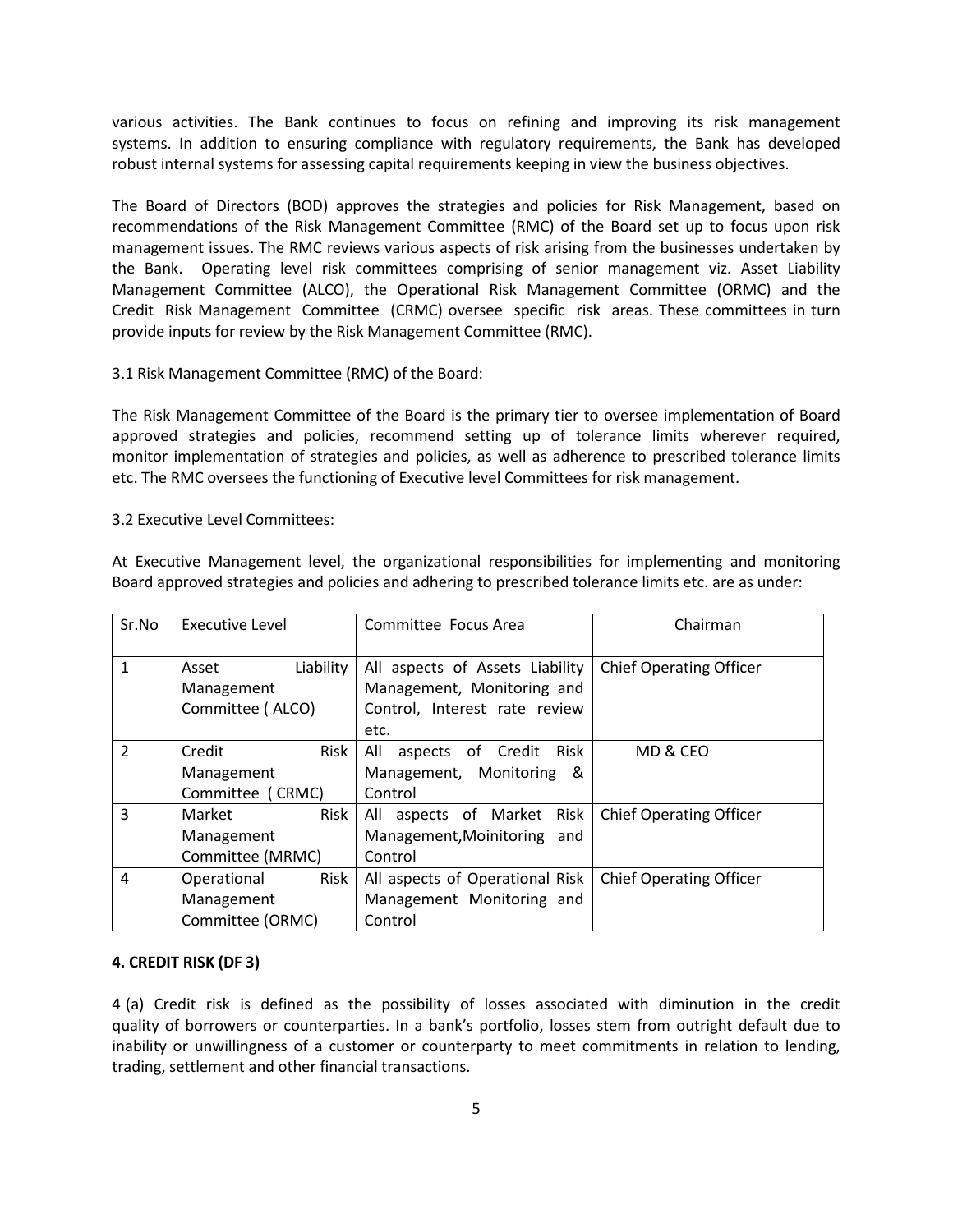The Bank adopts the definition of 'past due' and 'impaired credits' (for accounting purposes) as defined by Reserve Bank of India under Income Recognition, Asset Classification and Provisioning (IRAC) norms.

## 4. a.i Credit Risk Management

Credit Risk Management Committee (CRMC) headed by MD & CEO is the top-level functional committee for managing credit risk. The committee is responsible for implementation of Credit Risk Management policy approved by the Bank's Board. The committee considers and takes decision necessary to manage and control credit risk within the overall quantitative prudential limits approved by the Bank's Board. The committee is entrusted with the responsibilities to formulate standards for presentation of credit proposals, financial covenant, rating standards and benchmarks. The committee also oversees compliance with Pillar II requirements under Basel II such as ICAAP and Stress Test.

The Bank adopts an integrated approach to credit risk management, which encompasses:

- Establishment and articulation of corporate priorities
- Institution and inculcation of an appropriate credit culture
- Determination of specific credit risk strategy and profile
- Implementation of appropriate credit risk controls
- Monitoring the effectiveness of credit risk controls

The Bank has implemented the Standardized approach for regulatory capital measurement for credit risk.

## 4.a.ii. Credit risk Strategy and Risk Profile:

The bank adopts a credit risk strategy and risk appetite, which is in line with its risk taking ability to ensure conservation and growth of shareholder funds, with a proper balance between risk and reward. Financial resources are allocated to optimize the risk reward ratio.

There is a clearly articulated definition of acceptable credit risk, based upon:

- Identification of target markets/segments
- Establishing of characteristics of desirable customers within the target market
- Assessing whether adequate resources are available to support the business
- Ensuring that all economic and regulatory requirements are complied with

 • Ensuring that the portfolio is consistent with the Bank's strategy and objectives especially in relation to risk concentration, maturity profile and liquidity management

#### 4.a. iii Credit Risk Controls:

Credit risk controls focus on identification, measuring, monitoring and managing the assumed risks and include:

- A documented credit policy and credit risk management policy
- Approval process with delegated authorities
- Asset quality and risk rating system and its verification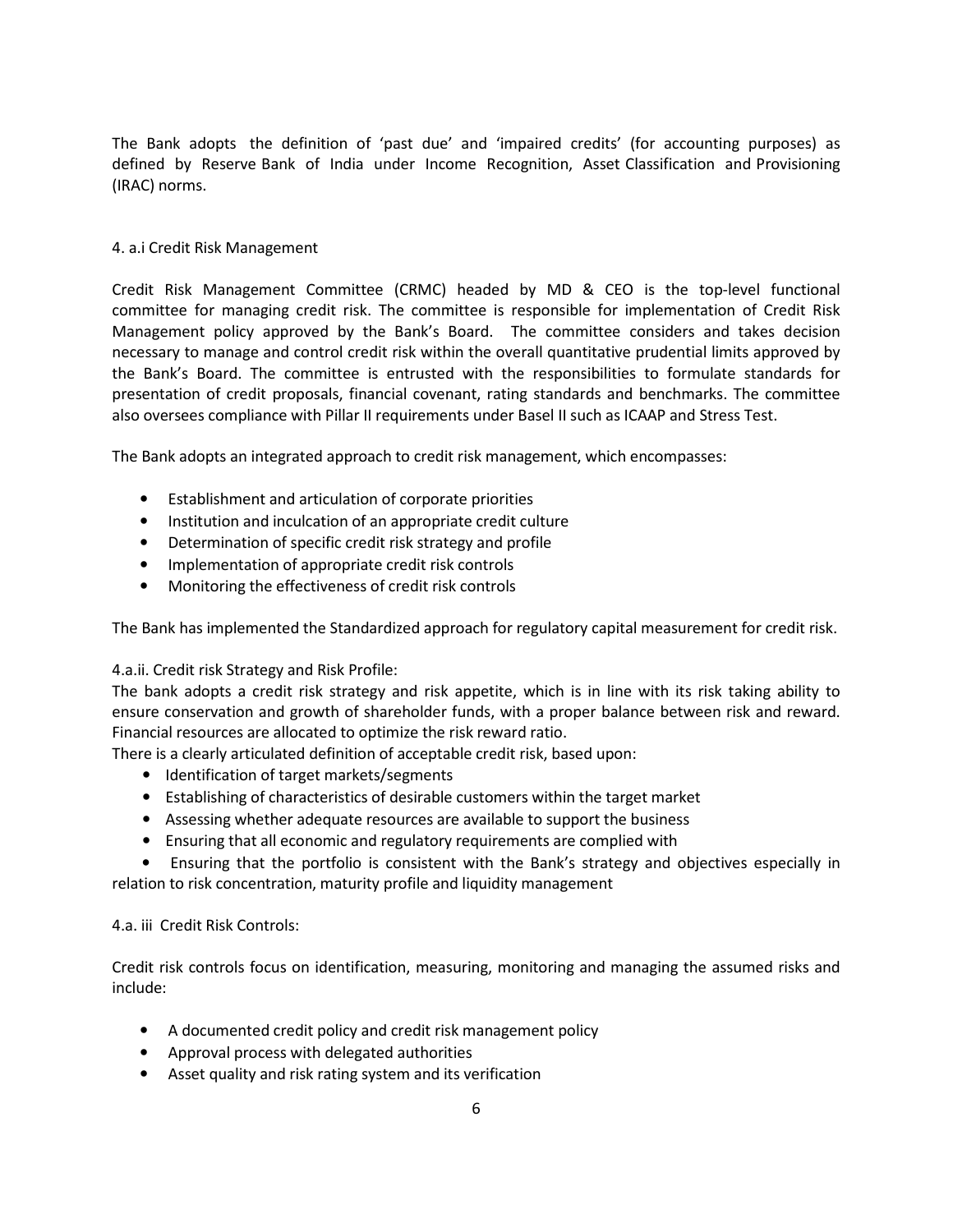- Effective loan disbursement mechanism to minimize the legal risk
- Effective loan administration to ensure past-due management and bad loan detection
- A loan review mechanism
- Portfolio management tools to manage portfolio risks

Management of credit risk is at three levels:

Strategic or Portfolio level, so as to ensure that no single event can have a significant adverse impact.

Established credit policy to have a minimum standard for assuming risk Reliance on the competence of trained staff to make sound credit decisions

The Bank relies upon formal and conventional risk assessment, viz.:

- The ability and willingness of borrowers to repay.
- Dependence primarily on cash flows for repayment with security taken to provide a secondary source of repayment.
- Quality of data and analysis thereof forms the basis of assessment and not external reputation or unsubstantiated beliefs.
- Rational assessment of probability of default and assessment of 'Worst Case Scenario'.
- Transparency and communication of all relevant facts (negative as well as positive) necessary for making an informed credit decision.
- Documentation of all assessment, rationale and decisions.
- Know Your Customers 'KYC' forms the bedrock of initiating and sustaining any relationship.

The Bank's selection of personnel and systems of rewarding performance is aligned to meet the Bank's stated key priorities. There is a commitment to training and upgrading of staff skills. Strong 'ownership' of exposures is encouraged, through rewards as well as strong accountability.

4 (b) Total gross credit risk exposure as on March 31, 2014:

| <b>Category Domestic</b> | Rs in Crore) |
|--------------------------|--------------|
| Fund based               | 49728.92     |
| Non fund based           | 13570.02     |
| Total                    | 63298.94     |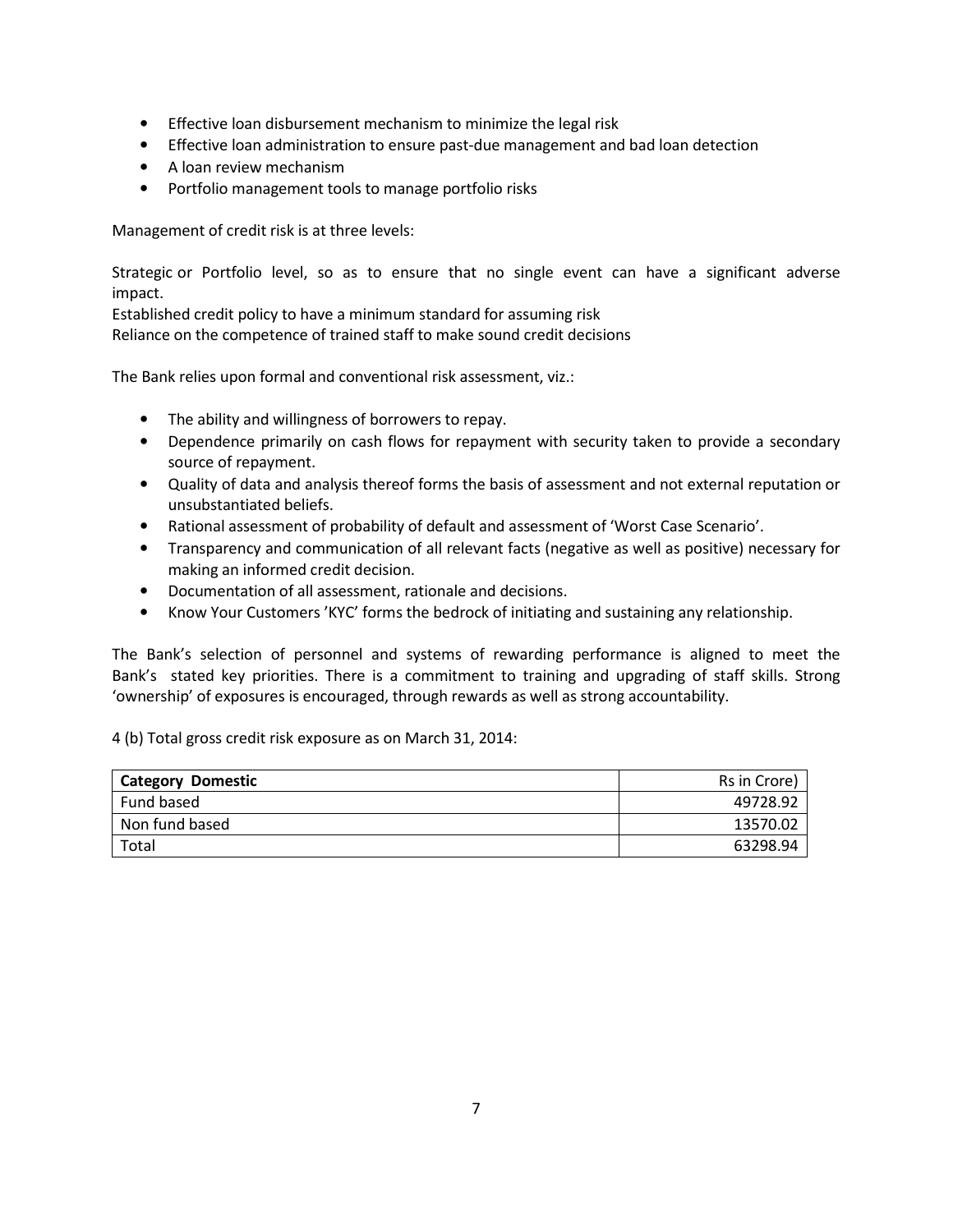4 (c) Geographical Distribution of Credit:

|                            | Rs in crore       |
|----------------------------|-------------------|
| <b>STATE</b>               | <b>Fund Based</b> |
| <b>ANDHRA PRADESH</b>      | 7431.32           |
| CHANDIGARH                 | 35.57             |
| <b>CHHATTISGARH</b>        | 12.98             |
| <b>DELHI</b>               | 2149.80           |
| GOA                        | 26.12             |
| <b>GUJARAT</b>             | 1360.88           |
| <b>HARYANA</b>             | 159.68            |
| <b>JHARKHAND</b>           | 18.48             |
| KARNATAKA                  | 1371.61           |
| <b>KERALA</b>              | 269.99            |
| <b>MADHYA PRADESH</b>      | 95.17             |
| MAHARASHTRA                | 3496.30           |
| <b>ORISSA</b>              | 154.25            |
| <b>PONDICHERRY</b>         | 165.11            |
| <b>PUNJAB</b>              | 307.49            |
| RAJASTHAN                  | 128.61            |
| <b>TAMIL NADU</b>          | 15572.81          |
| <b>UTTAR PRADESH</b>       | 158.30            |
| <b>WEST BENGAL</b>         | 1300.98           |
| <b>TOTAL FROM BRANCHES</b> | 34215.43          |
| <b>OFFICE</b>              | 10.55             |
| <b>TOTAL ADVANCE</b>       | 34225.98          |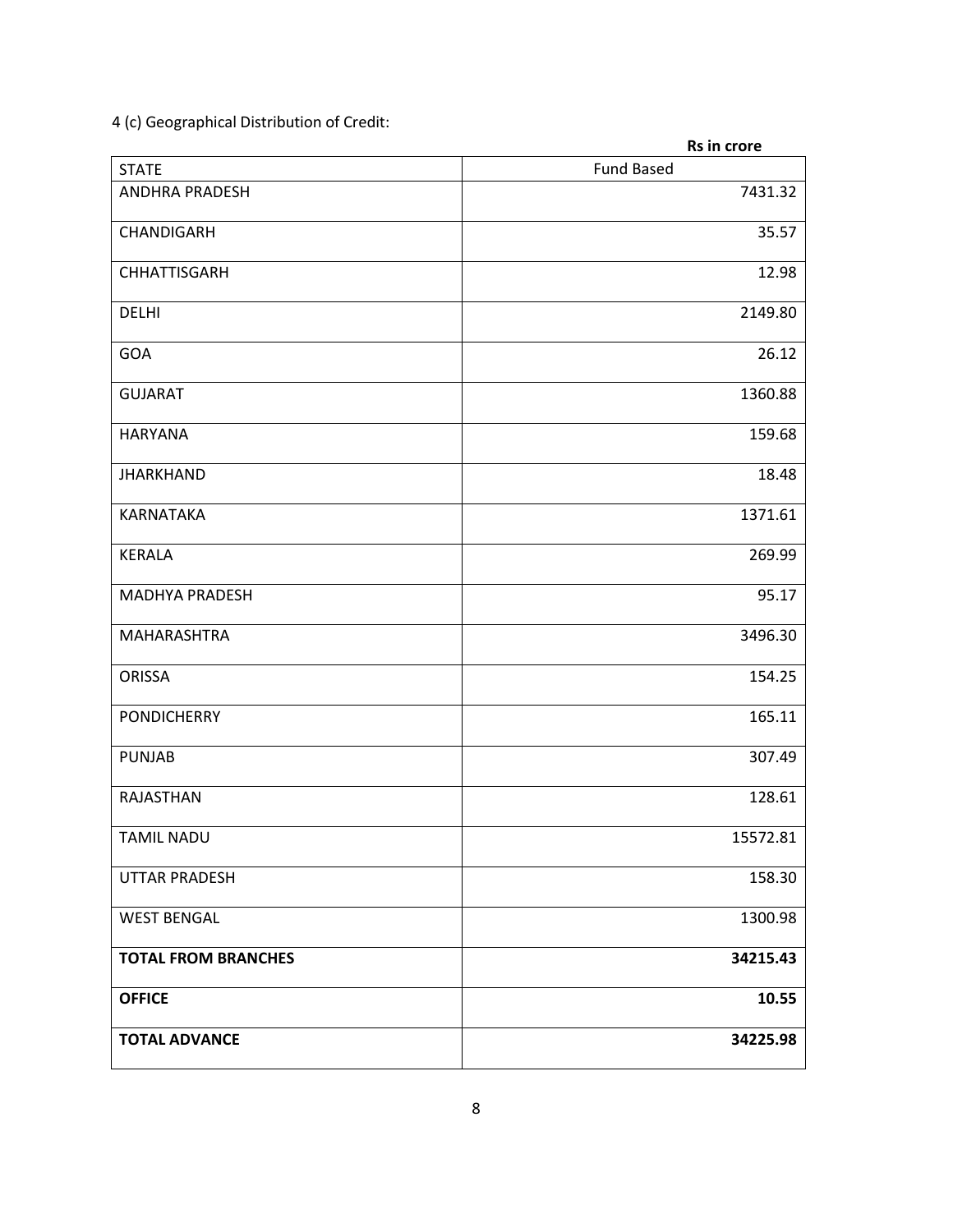Note:

- 1. Fund based credit exposure excludes Cash in hand, Balance with RBI, SLR investments shares, deposits placed with NABARD, SIDBI & NHB, Fixed and Other assets.
- 2. Non-fund based exposure includes outstanding Letter of Credit, Acceptances and Bank Guarantee exposures.

Exposures reported above include limits or outstanding whichever is higher, for other than term loans and NPAs. In case of terms loans and NPAs, the outstanding amount has been considered for this purpose.

4 (d) Industry wise distributions of exposures as on March 31 2014.:

(Rs.in crore)

| Industry                               | <b>Exposures</b>  |          |  |  |
|----------------------------------------|-------------------|----------|--|--|
|                                        |                   | Non fund |  |  |
|                                        | <b>Fund based</b> | based    |  |  |
| <b>MINING &amp; QUARRYING</b>          | 212.82            | 26.58    |  |  |
| <b>FOOD PROCESSING</b>                 | 1134.33           | 143.88   |  |  |
| <b>BEVERAGES &amp; TOBACCO</b>         | 90.76             | 0.13     |  |  |
| <b>TEXTILES</b>                        | 2595.53           | 56.79    |  |  |
| LEATHER AND LEATHER PRODUCTS           | 4.07              | 0.73     |  |  |
| WOOD AND WOOD PRODUCTS                 | 198.03            | 215.63   |  |  |
| PAPER AND PAPER PRODUCTS               | 97.13             | 3.77     |  |  |
| PETROLEUM                              | 26.43             | 0.05     |  |  |
| <b>CHEMICALS AND CHEMICAL PRODUCTS</b> | 698.43            | 80.27    |  |  |
| RUBBER, PLASTIC AND THEIR PRODUCTS     | 250.26            | 7.28     |  |  |
| <b>GLASS &amp; GLASSWARE</b>           | 4.53              | 0.46     |  |  |
| <b>CEMENT &amp; CEMENT PRODUCTS</b>    | 90.70             | 8.58     |  |  |
| <b>BASIC METAL AND METAL PRODUCTS</b>  | 1584.07           | 160.62   |  |  |
| <b>ALL ENGINEERING</b>                 | 424.36            | 353.25   |  |  |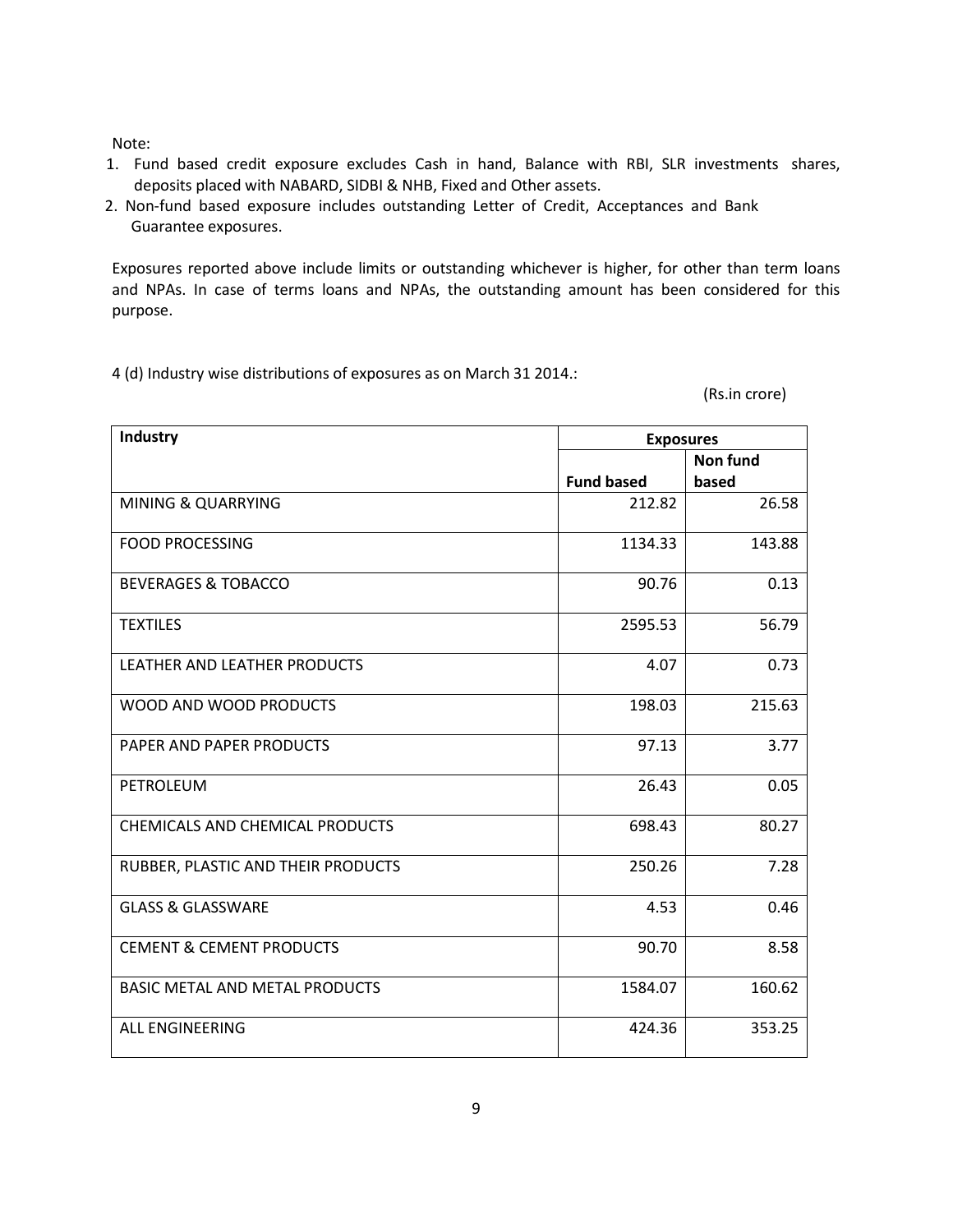| VEHICLES, VEHICLE PARTS AND TRANSPORT EQUIP. | 313.23   | 118.59  |
|----------------------------------------------|----------|---------|
| <b>GEMS AND JEWELLERY</b>                    | 356.38   | 172.50  |
| <b>CONSTRUCTION</b>                          | 276.05   | 481.72  |
| <b>INFRASTRUCTURE</b>                        | 3135.65  | 508.89  |
| <b>OTHER INDUSTRIES</b>                      | 436.81   | 260.70  |
| <b>OTHERS</b>                                | 22296.41 | 1413.11 |
| <b>Total Exposure</b>                        | 34225.98 | 4013.53 |

Note : Others includes Housing loans of Rs.1449 crore and Gold loans of Rs.8071 crore, Retail Business loans, Loan against term deposits, Vehicle loans, Personal & Consumer loans and Staff loans.

4 (e) Residual contractual maturity breakdowns of assets \* as on March 31, 2014:

| Assets                            | Day 1   | Day 2<br>Τо<br>Day 7 | Day 8<br>To<br>Day 14 | <b>Day 15</b><br><b>To Day</b><br>28 | Over <sub>28</sub><br>days To<br>з<br><b>Months</b> | Over <sub>3</sub><br><b>Months</b><br>To 6<br><b>Months</b> | Over <sub>6</sub><br><b>Months</b><br>To 1<br>Year | Over <sub>1</sub><br>To 3<br><b>Years</b> | Over <sub>3</sub><br><b>Years</b><br>To 5<br>Years | Over <sub>5</sub><br><b>Years</b> | <b>Total</b> |
|-----------------------------------|---------|----------------------|-----------------------|--------------------------------------|-----------------------------------------------------|-------------------------------------------------------------|----------------------------------------------------|-------------------------------------------|----------------------------------------------------|-----------------------------------|--------------|
| Cash                              | 419.47  | 0                    | 0                     | 0                                    | 0                                                   | 0                                                           | 0                                                  | 0                                         | 0                                                  | 0                                 | 419.47       |
| <b>Balance with</b><br><b>RBI</b> | 341.67  | 34.80                | 40.48                 | 64.09                                | 247.41                                              | 195.42                                                      | 323.97                                             | 263.11                                    | 177.48                                             | 438.31                            | 2126.73      |
| Balance with<br>other banks       | 30.38   | 0.00                 | 0.00                  | 0.00                                 | 0.00                                                | 0.00                                                        | 0.00                                               | 3.38                                      | 0.00                                               | 0.00                              | 33.76        |
| Investments                       | 2115.96 | 247.12               | 233.02                | 368.55                               | 1423.86                                             | 1153.68                                                     | 1877.85                                            | 1998.36                                   | 1393.96                                            | 2630.71                           | 13443.08     |
| Advances -<br>Performing          | 2729.86 | 311.51               | 256.77                | 574.01                               | 2940.33                                             | 2847.90                                                     | 6157.61                                            | 12480.16                                  | 2672.83                                            | 2975.83                           | 33946.81     |
| NPA (Gross)<br>Including NPI      | 0.00    | 0.00                 | 0.00                  | 0.00                                 | 0.00                                                | 0.00                                                        | 0.00                                               | 0.00                                      | 132.57                                             | 149.42                            | 281.99       |
| <b>Fixed Assets</b>               | 0.00    | 0.00                 | 0.00                  | 0.00                                 | 0.00                                                | 0.00                                                        | 0.00                                               | 0.00                                      | 0.00                                               | 384.70                            | 384.70       |
| <b>Other Assets</b>               | 543.35  | 27.61                | 27.61                 | 0.00                                 | 0.00                                                | 0.00                                                        | 0.00                                               | 0.00                                      | 0.00                                               | 740.37                            | 1338.93      |
| Total                             | 6180.68 | 621.04               | 557.88                | 1006.65                              | 4611.60                                             | 4196.99                                                     | 8359.44                                            | 14745.01                                  | 4376.84                                            | 7319.33                           | 51975.45     |

(Rs in crore)

\* As per ALM guidelines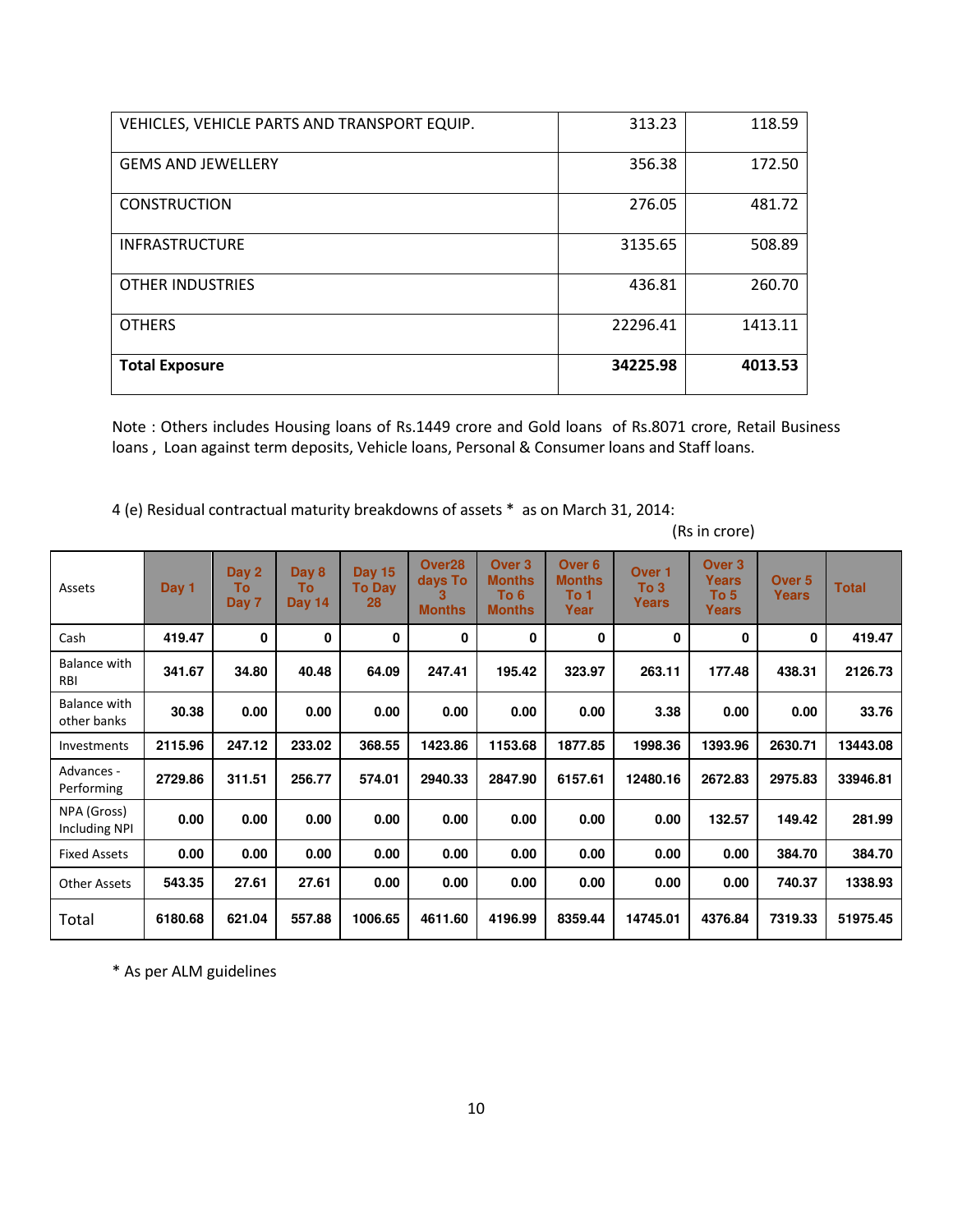## Advances and Provisions:

| (f) Gross NPA                |          |
|------------------------------|----------|
| Particulars as on 31.03.2014 | In crore |
| i. Substandard               | 132.57   |
| ii. Doubtful 1               | 22.30    |
| iii. Doubtful 2              | 75.83    |
| Iv Doubtful 3                | 9.49     |
| v. Loss                      | 38.99    |
| <b>Total</b>                 | 279.18   |

| g) Net NPAs | 139.91 |
|-------------|--------|
|             |        |

| h) NPA Ratios                    |       |
|----------------------------------|-------|
| Gross NPAs to gross advances (%) | 0.82% |
| NPAs to Net Advances (%)         | 0.41% |

| (i) Movement of NPAs(Gross)     |        |
|---------------------------------|--------|
| i. Opening balance              | 285.86 |
| ii. Additions during the year   | 413.58 |
| iii. Reductions during the year | 420.26 |
| iv. Closing balance             | 279.18 |

| (i) Movement of provisions for NPAs (excluding provision on Standard Assets |       |        |
|-----------------------------------------------------------------------------|-------|--------|
| i. Opening balance                                                          |       | 151.50 |
| ii. Provision made during the year                                          | $(+)$ | 194.39 |
| iii. Write-off / write-back of excess provisions                            | $(-)$ | 231.41 |
| iv. Closing balance                                                         |       |        |

| (k) Amount of Non-Performing Investments                     | 2.81 |
|--------------------------------------------------------------|------|
| (I) Amount of provisions held for non-performing investments | 2.81 |

| (m) Movement of depreciation on investments                     |       |        |
|-----------------------------------------------------------------|-------|--------|
| i. Opening balance                                              |       | 27.52  |
| ii. Add: Provision made during the year                         | $(+)$ | 195.64 |
| Less: Write-off/ write-back of excess provision during the year |       |        |
| (including depreciation utilized on the sale of securities)     | $(-)$ | 27.52  |
| iv. Closing balance                                             |       | 195.64 |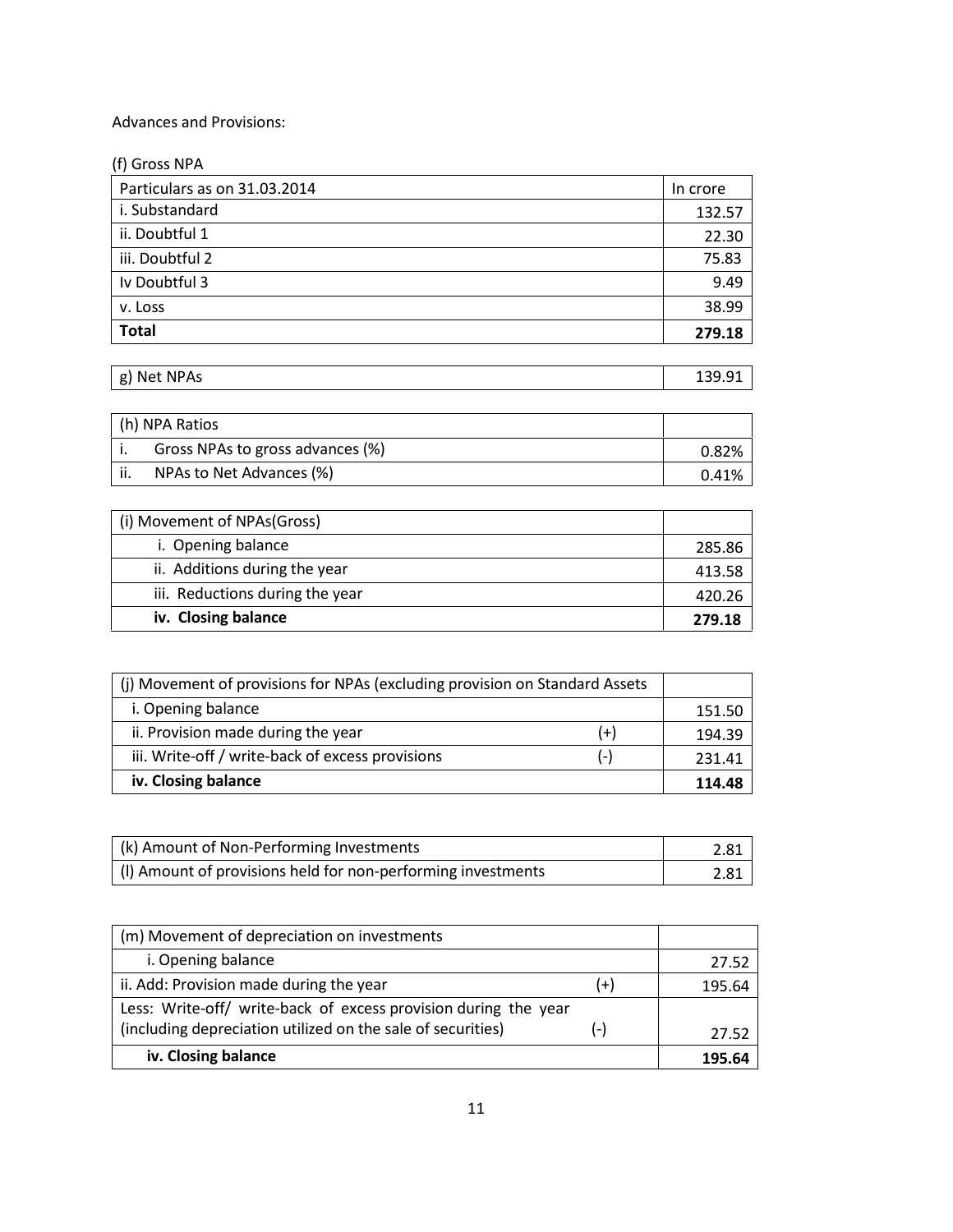#### 5. CREDIT RISK: Disclosures for portfolio subject to the Standardized Approach (DF 4)

5 (a) The Bank has used the ratings of the following domestic external credit rating agencies for the purpose of risk weighting their claims on the domestic entities for capital adequacy purpose:

 i. CRISIL ii. CARE iii. ICRA iv India Ratings v Brickwork vi SMERA

5 (b) A description of the process used to transfer public issuer ratings onto comparable assets in the banking book:

Bank has used short term ratings for assets with maturity up to one year and long-term ratings for assets maturing after one year as accorded by the approved external credit rating agencies. Bank has not cherry picked ratings. Bank has not used one rating of a CRA (Credit Rating Agency) for one exposure and another CRA's rating for another exposure on the same counterparty unless only one rating is available for a given exposure.

Notwithstanding the repayable on demand condition, cash credit exposures have been subjected to Long-term rating.

If an issuer has a long term external credit rating that warrants RW (Risk Weight) of 150%, all unrated exposures on the same issuer whether long or short is assigned the same 150% RW unless mitigated by recognized Credit Risk Mitigation (CRM) techniques.

Bank has used only solicited rating from the recognized CRAs. In case the issuer has multiple ratings from CRAs, the Bank has a policy of choosing (if there are two ratings) lower rating.

Where RW associated with the rating by a CRA for a specific investment instrument is lower than one corresponding to unrated exposure, but the Bank's exposure is not in that instrument but some other debt, the RW for the rated exposure has been applied to Bank's unrated exposure provided the latter ranks pari-passu or senior to the specific rated exposure and the maturity of Bank's claim is not later than the rated exposure.

If either the issuer or a single issue has been rated warranting RW equal or higher than unrated claim, a claim on the same issuer which is unrated but ranks pari-passu or junior to the rated exposure has been assigned the same RW as the rated exposure.

No recognition of CRM technique has been taken into account in respect of a rated exposure if that has already been factored by the CRA while carrying out the rating.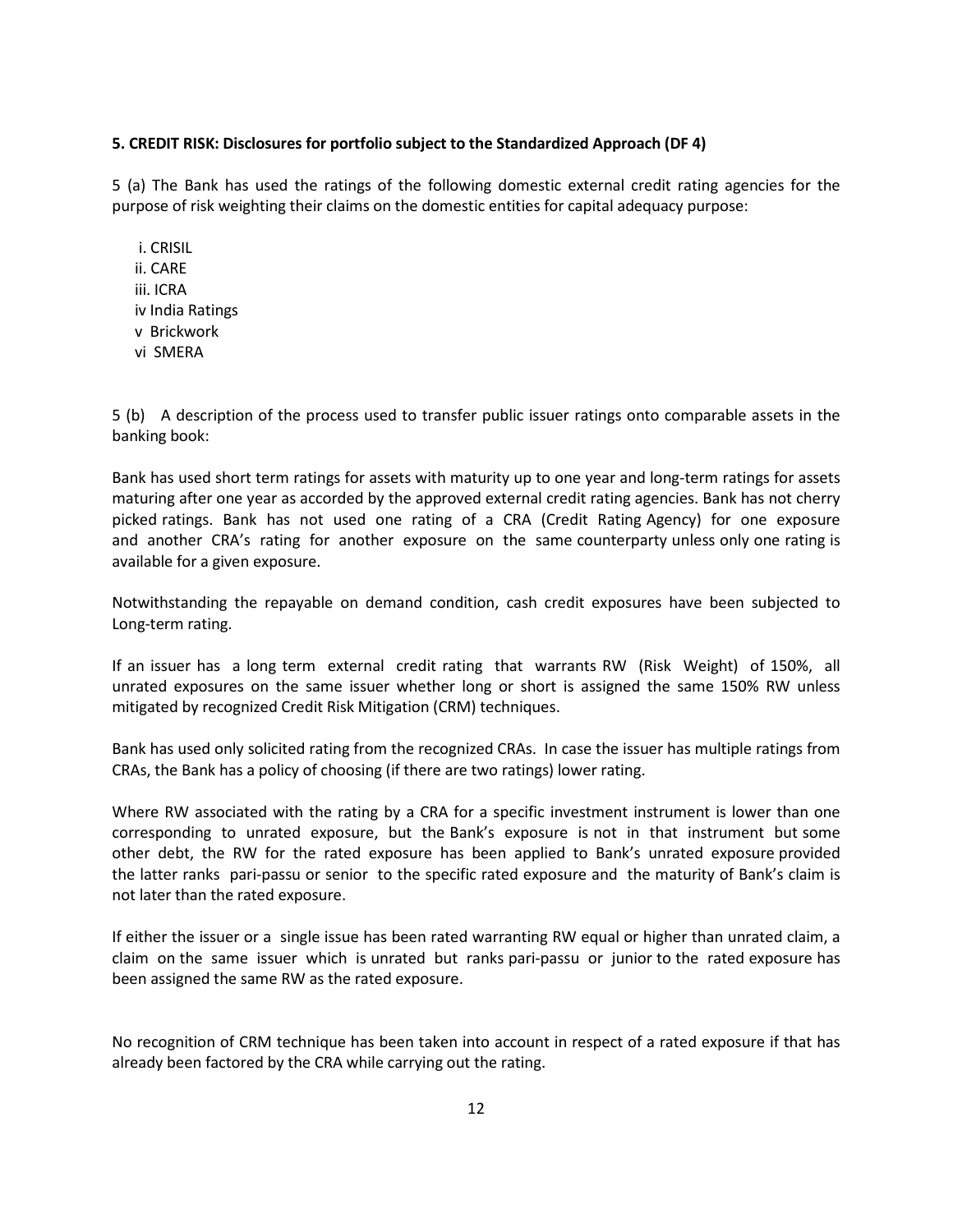For exposure amounts after risk mitigation subject to the standardized approach, amount of the Bank's outstanding (rated and unrated) in the following three major risk buckets as well as those that are deducted as on March 31, 2014 are as follows:

| (Rs in crore)              |                   |                |
|----------------------------|-------------------|----------------|
| <b>Particulars</b>         | <b>Fund Based</b> | Non Fund Based |
| Below 100% risk weight     | 29142.30          | 6548.47        |
| 100% risk weight           | 7860.35           | 5823.95        |
| More than 100% risk weight | 3687.69           | 37.07          |
| <b>Total</b>               | 40690.34          | 12409.49       |

## 6. CREDIT RISK MITIGATION: Disclosures for Standardized Approach (DF 5)

6 (a) The Bank has adopted Credit Risk Mitigation (CRM) Techniques and Collateral Management (CM) guidelines issued by RBI under Master circular – Prudential guidelines on capital Adequacy and Market Discipline – New Capital Adequacy Framework (NCAF).

The Bank has utilized credit risk mitigation in the case of Bank's own deposits, LIC Policies, National Saving Certificate and gold, wherever the collateral is identifiable, marketable and enforceable and complies with RBI requirements. Sovereign exposures and Sovereign guaranteed exposures are risk weighted as per RBI directives.

The general principles applicable for use of credit risk mitigation techniques are as under:

- i.No transaction in which Credit Risk Mitigation (CRM) techniques are used has been assigned higher capital requirement than as otherwise identical transaction where such techniques are not used
- ii.The Bank has taken care to see that effects of CRM are not double counted. To ensure this no additional supervisory recognition of CRM for regulatory capital purposes are made available on claims for which an issue-specific rating is used that already reflects that CRM.
- iii.Principal-only ratings will not be allowed within the CRM framework. The rating should cover Principal and interest.

The Bank has, therefore, put in place robust procedures and processes to control these risks, including strategy, consideration of the underlying credit, valuation, policies and procedures systems, control of Roll-off risks, and management of concentration risk arising from the use of CRM techniques and its Interaction with the Bank's overall credit risk profile.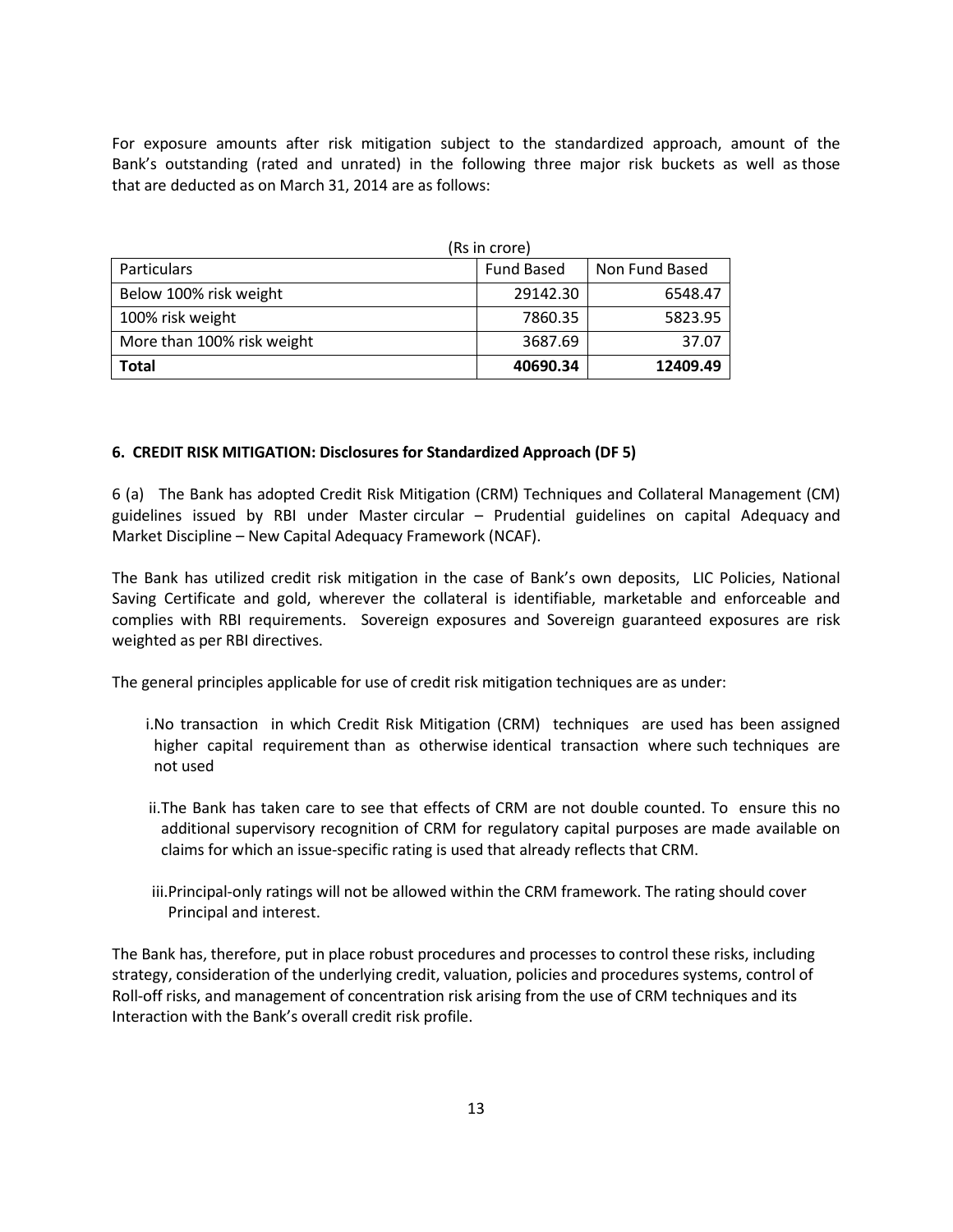#### 6 (b) Eligible Financial Collateral:

The following eligible collateral instruments are used for recognition in the comprehensive approach:

- i. Cash (as well as certificates of deposit or comparable instruments, including fixed deposit receipts, issued by the bank) on deposit with the bank which is incurring the counterparty exposure.
- ii. Gold: Gold would include both bullion and jewellery.
- iii. Securities issued by Central and State Governments
- iv. National Savings Certificates
- v. Life insurance policies with a declared surrender value of an insurance company which is regulated by an insurance sector regulator.
- vi. Debt securities rated by a chosen Credit Rating Agency in respect of which the banks should be sufficiently confident about the market liquidity where these are either:
	- a) Attracting 100 per cent or lesser risk weight i.e. rated at least BBB (-), when issued by public sector entities and other entities (including banks and Primary Dealers); or
	- b) Attracting 100 per cent or lesser risk weight i.e. rated at least PR3/ P3/F3/A3 for short- term debt instruments.
- vii) Debt securities not rated by a chosen Credit Rating Agency in respect of which the banks should be sufficiently confident about the market liquidity where these are:
	- a) Issued by a bank
	- b) Listed on a recognized exchange
	- c) Classified as senior debt
	- d) all rated issues of the same seniority by the issuing bank are rated at least BBB(-) or CARE A3/ CRISIL A3/ India Ratings and Research Private Limited (India Ratings) A3/ICRA A3/Brickwork A3/SMERA A3 by a chosen Credit Rating Agency; and
	- e) the bank holding the securities as collateral has no information to suggest that the issue justifies a rating below BBB(-) or CARE A3/ CRISIL A3/ India Ratings and Research Private Limited (India Ratings) A3/ICRA A3/Brickwork A3/SMERA A3 (as applicable) and;
	- f) Banks should be sufficiently confident about the market liquidity of the security
- viii) Units of Mutual Funds regulated by the securities regulator of the jurisdiction of the bank's Operation mutual funds where:

a. Price for the units is publicly quoted daily i.e., where the daily NAV is available in public domain; and

b. Mutual fund is limited to investing in the instruments listed in this paragraph.

6(c) Total exposure covered by guarantees/credit derivatives - Nil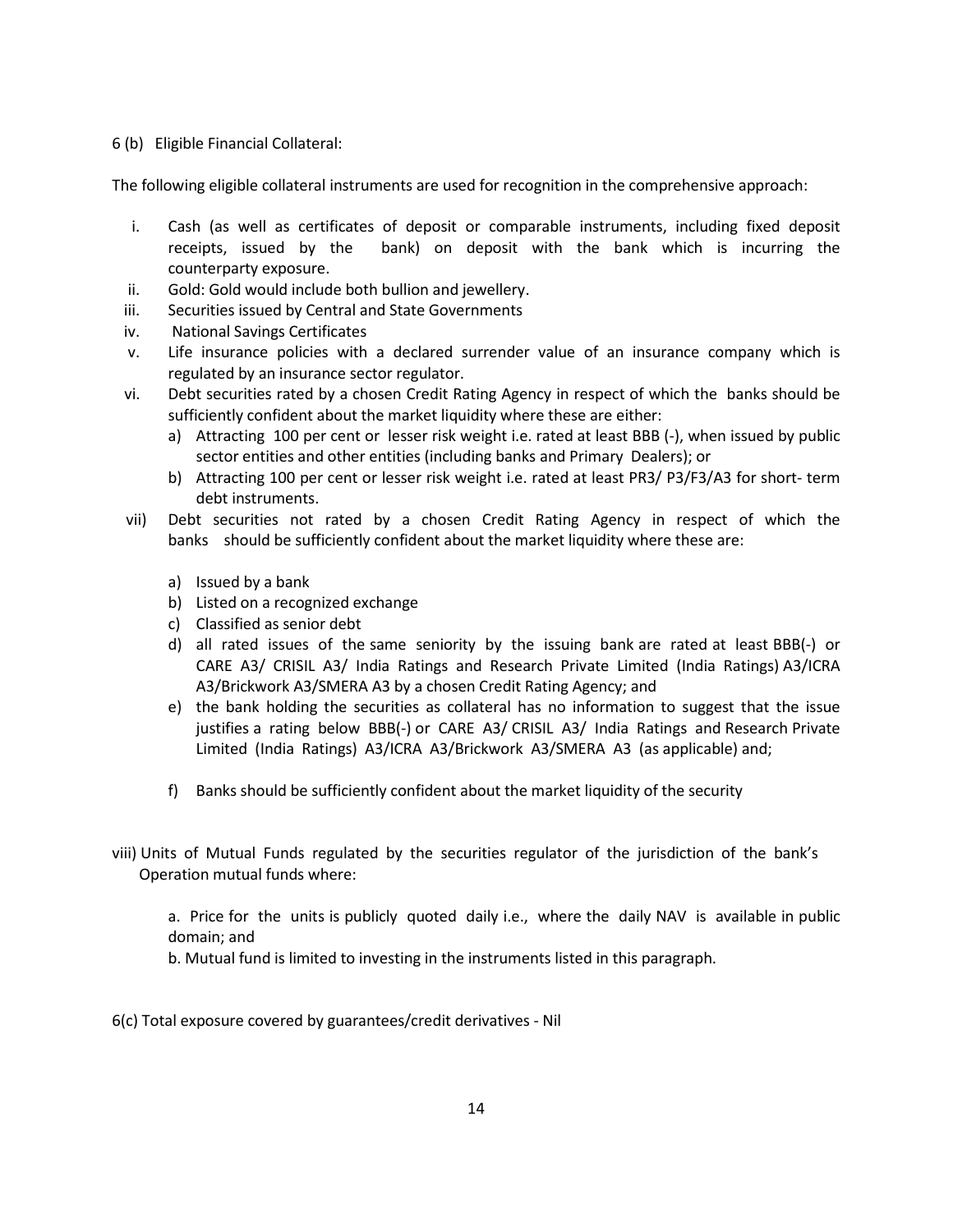## 7. SECURITIZATION EXPOSURES (DF 6)

As per RBI guidelines on Securitization exposure, investments by banks in securitized assets, representing loans to various categories of priority sector, except 'others' category, are eligible for classification under respective categories of priority sector lending (PSL) depending on the underlying assets.

As on March 31, 2014 the Bank does not have any securitization exposure as originator.

## 8. MARKET RISK IN TRADING BOOK (DF 7)

Market risk refers to the uncertainty of future earnings resulting from changes in interest rates, foreign exchange rates, market prices and volatilities. The Bank assumes market risk in its lending and deposit taking businesses and in its investment activities, including position taking and trading. The market risk is managed in accordance with the investment policies, which are approved by the Board. These policies ensure that operations in securities, foreign exchange and derivatives are conducted in accordance with sound and acceptable business practices and are as per the extant regulatory guidelines, laws governing transactions in financial securities and the financial environment. Market Risk in Trading Book is assessed as per the Standardized Duration approach. The capital charge for Held for Trading (HFT) and Available for Sale (AFS) portfolios is computed as per Reserve Bank of India prudential guidelines.

Market risk management objectives:

The objectives of market risk management are as follows:

- Management of liquidity
- Management of interest rate risk and exchange rate risk.
- Proper classification and valuation of investment portfolio
- Adequate and proper reporting of investments and derivative products
- Compliance with regulatory requirements

Structure and organization of the market risk management function:

The ALCO is the focal point for placing various notes/ reports with regard to liquidity risks.

Strategies and processes:

To comply with the regulatory guidelines and to have independent control groups there is clear functional separation of:

- Trading (Front office)
- Monitoring and control (Middle office) and
- Settlements (Back office)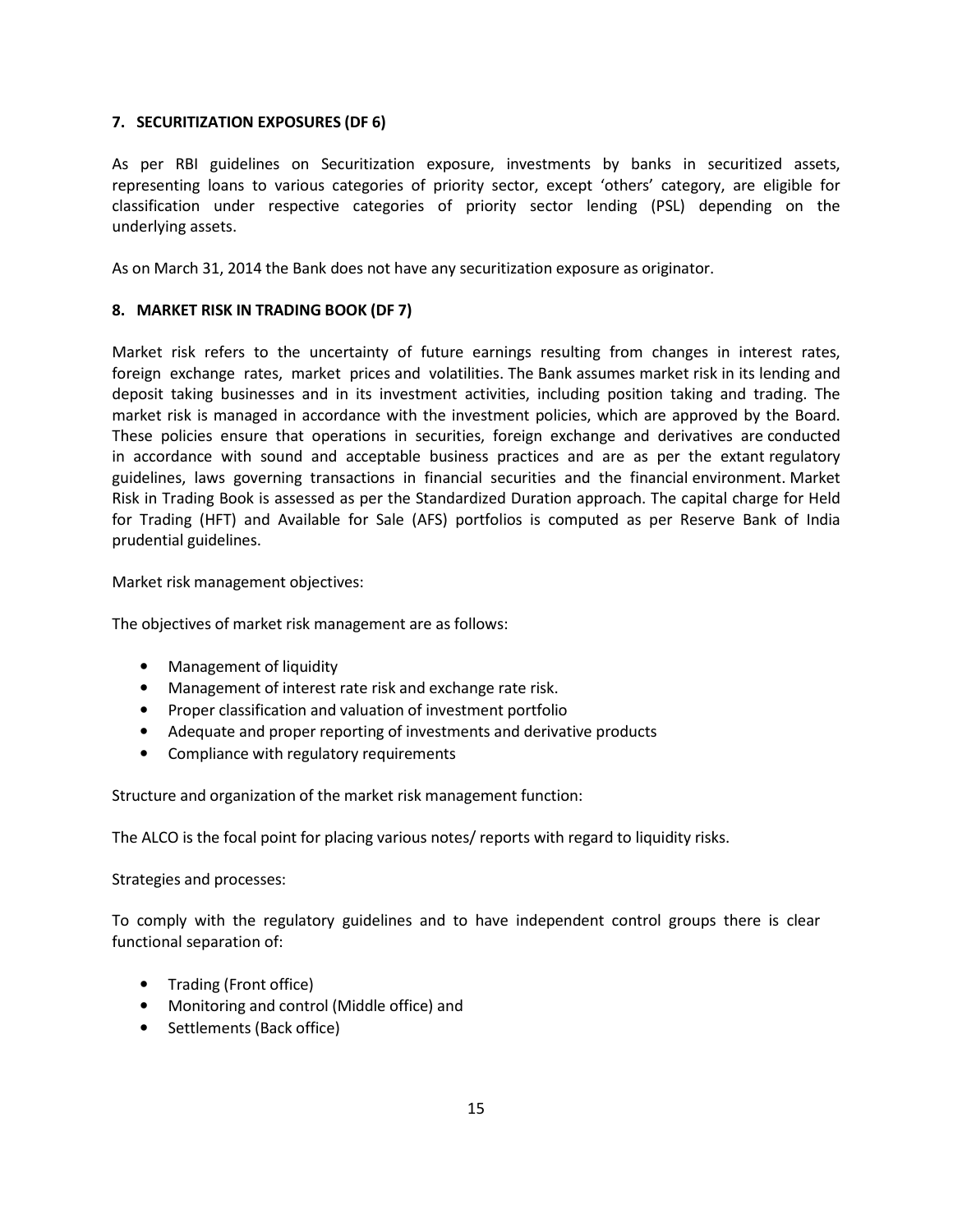The strategy/guidelines for controlling market risk include:

- Direct involvement of experienced line management
- Stringent controls and limits
- Strict segregation of front, middle and back office duties
- Comprehensive periodical reporting of positions
- Regular independent reviews of all controls and limits
- Rigorous testing and auditing of all pricing, trading and risk management

The scope and nature of risk reporting and measurement systems:

Reporting - The Bank periodically reports on the various investments and their related risk measures to the senior management and the committees of the Board. The Bank also periodically reports to its regulator in compliance with regulatory requirements.

Measurement - The Bank has devised various risk metrics for measuring market risk. These are reported to Asset Liability Management Committee. Some of the risk metrics adopted by the Bank for monitoring its risks are Value-at-Risk, Earnings at Risk, Modified Duration, Stop Loss limits amongst others.

| Particulars As on March 31, 2014       | (Rs in crore) |
|----------------------------------------|---------------|
| Capital requirements for market risk   |               |
| Interest Rate Risk                     | 112.52        |
| Foreign Exchange Risk (Including gold) | 3.15          |
| <b>Equity Risk</b>                     | 45.42         |
| Capital requirement for Market Risk    | 161.09        |

#### 9. OPERATIONAL RISK (DF 8)

Operational risk is defined as the risk of loss resulting from inadequate or failed internal processes, people and systems or from external events. Operational risk includes legal risk but excludes strategic and reputational risk.

The Bank has put in place a Board approved Operational Risk Management Policy which outlines overall framework for management of Operational Risk. The bank is also conducting risk and control self assessment excises (RCSA).

The Bank manages Operational Risk by way of adopting best practices in processes as well as Products. Utmost importance is given on communication and understanding of processes at transactional level and compliance to same are monitored through effective internal audits.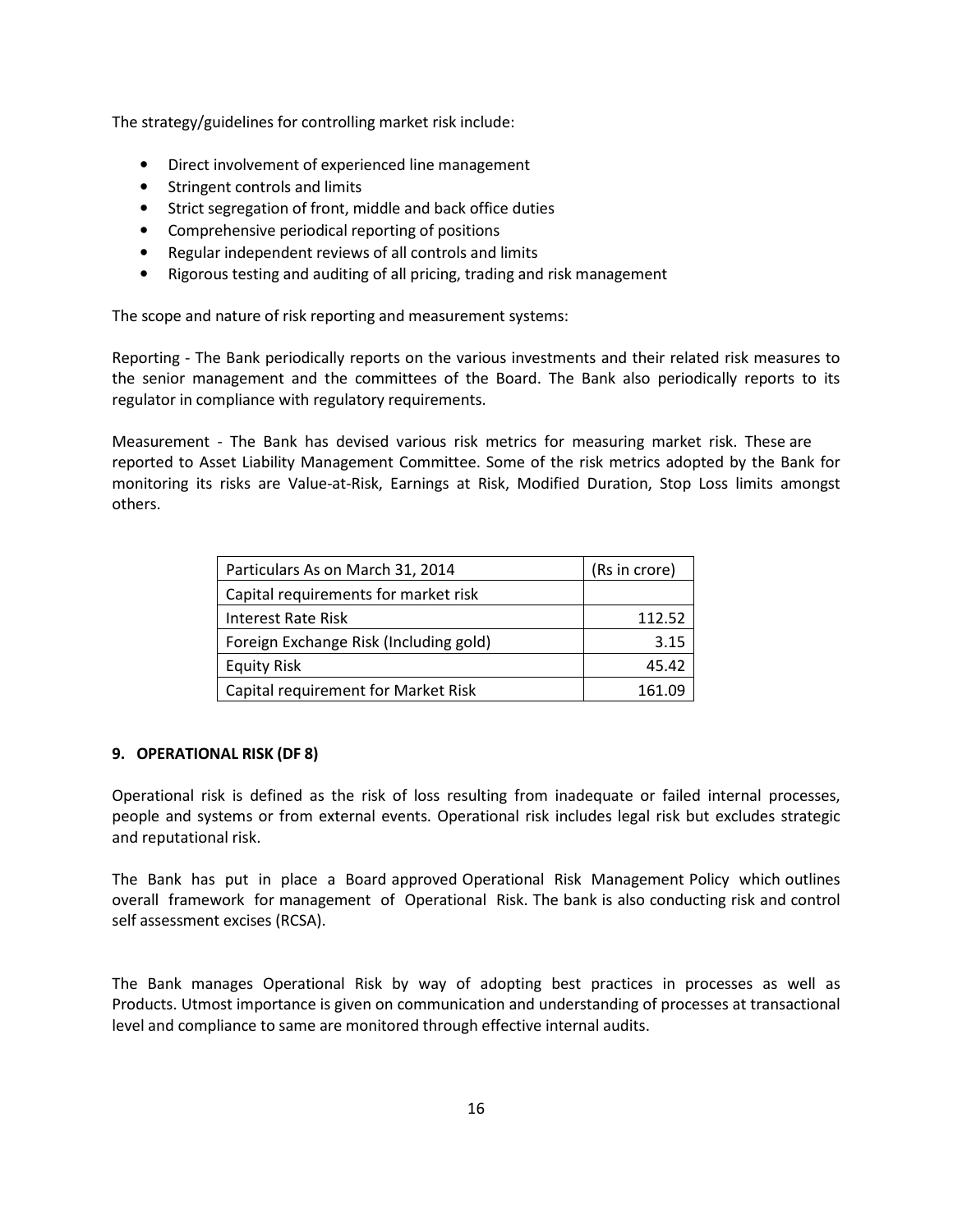The Bank understands the criticality of business continuity in the event of any undesirable/ unforeseen incident and has put in place an exhaustive Business Continuity Plan (BCP) in place which is subject to periodic drills. The Bank has robust Information Technology set up with Disaster Recovery (DR) site for critical functions and backups. Further there is a strict adherence to Information Security Policy across the Bank.

As per the mandate from RBI, the Bank is following the Basic Indicator Approach (BIA) for Assessment of Operational Risk Capital. The Bank is taking quantitative and qualitative steps in view of moving towards advanced approaches as prescribed by RBI.

Capital requirement for operational risk as per Basic Indicator Approach (BIA) as on March 31, 2014 is Rs 193.09 crores.

## 10. INTEREST RATE RISK IN BANKING BOOK (DF 9)

Interest Rate Risk in the Banking Book (IRRBB):

Interest rate risk is the potential change in Net Interest Income (NII) or Economic Value of Equity (Balance Sheet impact), caused by unexpected changes in market interest rates. Since NII or Net Interest Margin (NIM) of Bank is dependent on the movements of interest rates, any mismatches or gaps in the cash-flows on re-pricing dates exposes Bank's NII or NIM to interest rate risk. Interest Rate Risk in Banking Book results from an unavoidable position or gap arising from Bank's normal day to day business by holding assets and liabilities in different maturities and different re-pricing dates.

Risk management framework and monitoring:

The Board of the Bank, through Asset liability Management Committee , has overall responsibility for management of risks and it sets limits and policies for management of liquidity risk, market risk including foreign exchange, interest rate and equity risk. The Asset Liability Management Committee (ALCO), a strategic decision making body constituted by Board, headed by Chief Operating Officer and comprising of senior executives of the Bank is responsible for deciding the mix and maturity profile of the assets and liabilities, recommendation of risk policies, setting up of prudential limits to manage the risks and ensuring compliance with the limits set by the Board. The ALM policy of the Bank includes the prudential limits on interest rate risk, liquidity risk, foreign exchange risk and equity risk.

Risk Management Department is responsible for monitoring the limits laid down in the ALM Policy through various reports.

Risk measurement and reporting framework:

As a part of its regular activities, ALCO manages the impact of the interest rate risk in banking book, through various limits, reports and tools such as interest rate sensitive gaps, Earnings at risk analysis, duration gap analysis, stress testing, etc. detailed as follows: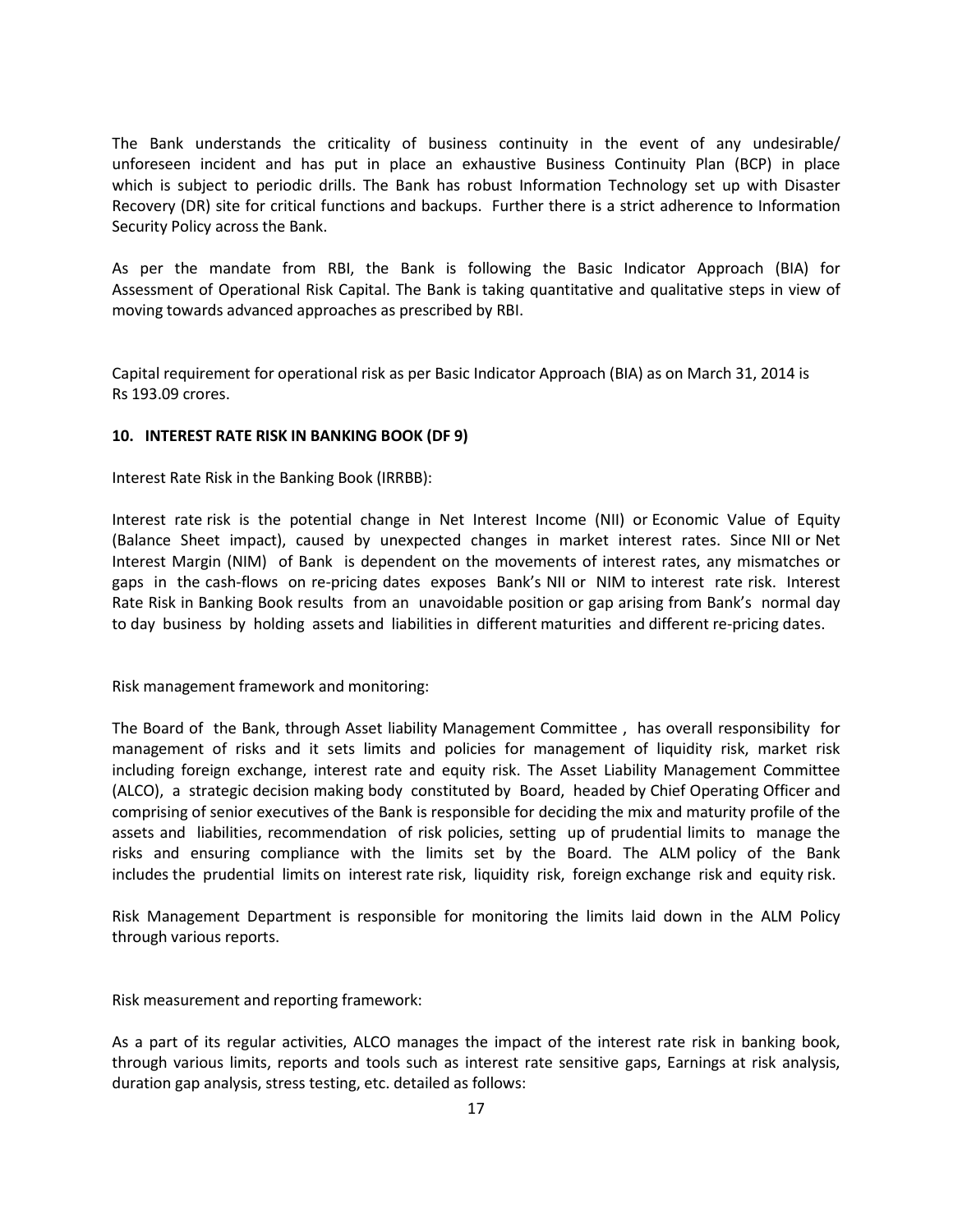Interest rate sensitivity gap:

The interest rate gap risk, at any given date, is the risk arising from the mismatches in the assets & liabilities over the different time intervals. These mismatches or gaps are arrived at after matching rate sensitive assets and rate sensitive liabilities in the particular time bucket taking into account all assets and liabilities (including off Balance Sheet exposure). The rate sensitive assets and liabilities are grouped in the buckets as per the residual maturity or re-pricing date, whichever is earlier and is reported on monthly basis. The gap indicates whether net interest income is positively or negatively impacted by a change in interest rates and the magnitude of the gap approximates the change in net interest income for any given interest rate shift. Limits are fixed on individual gaps.

Earnings at Risk Analysis (EaR):

The gaps in the report indicates whether the Bank is in a position to benefit from rising interest rates by having a positive gap (RSA > RSL) or whether it is in a position to benefit from declining interest rates by a negative gap (RSL >RSA). The Bank monitors the Earnings at Risk on NII for 2% change in interest rates on the open periodic gaps.

Stress testing:

The Bank measures the impact on NIM/ EAR after taking into account various possible movement in Interest rates across tenor and impact on the earnings is calculated for each of these scenarios.

Duration gap analysis:

Movement in the interest rates also have a long-term impact on the market value of equity of the Bank, as the economic value of the Bank's assets, liabilities and off-Balance Sheet positions get affected. Duration is a measure of interest rate sensitivity of assets, liabilities and also equity. It may be defined as the percentage change in the market value of an asset or liability (or equity) for a given change in interest rates. Thus Duration Gap Analysis measures by how much the market value of equity of a firm would change for the possible change in the interest rates.

The following tables show the impact on NII and economic value of equity for a given change in the interest rates. The impact is calculated assuming parallel shifts in the yield curve across all time buckets.

i) Impact on NII:

Changes in interest rates (in bps)

|            | (Rs in crore) |        |
|------------|---------------|--------|
| Currency   | 100           | 200    |
| <b>INR</b> | 70.06         | 140.12 |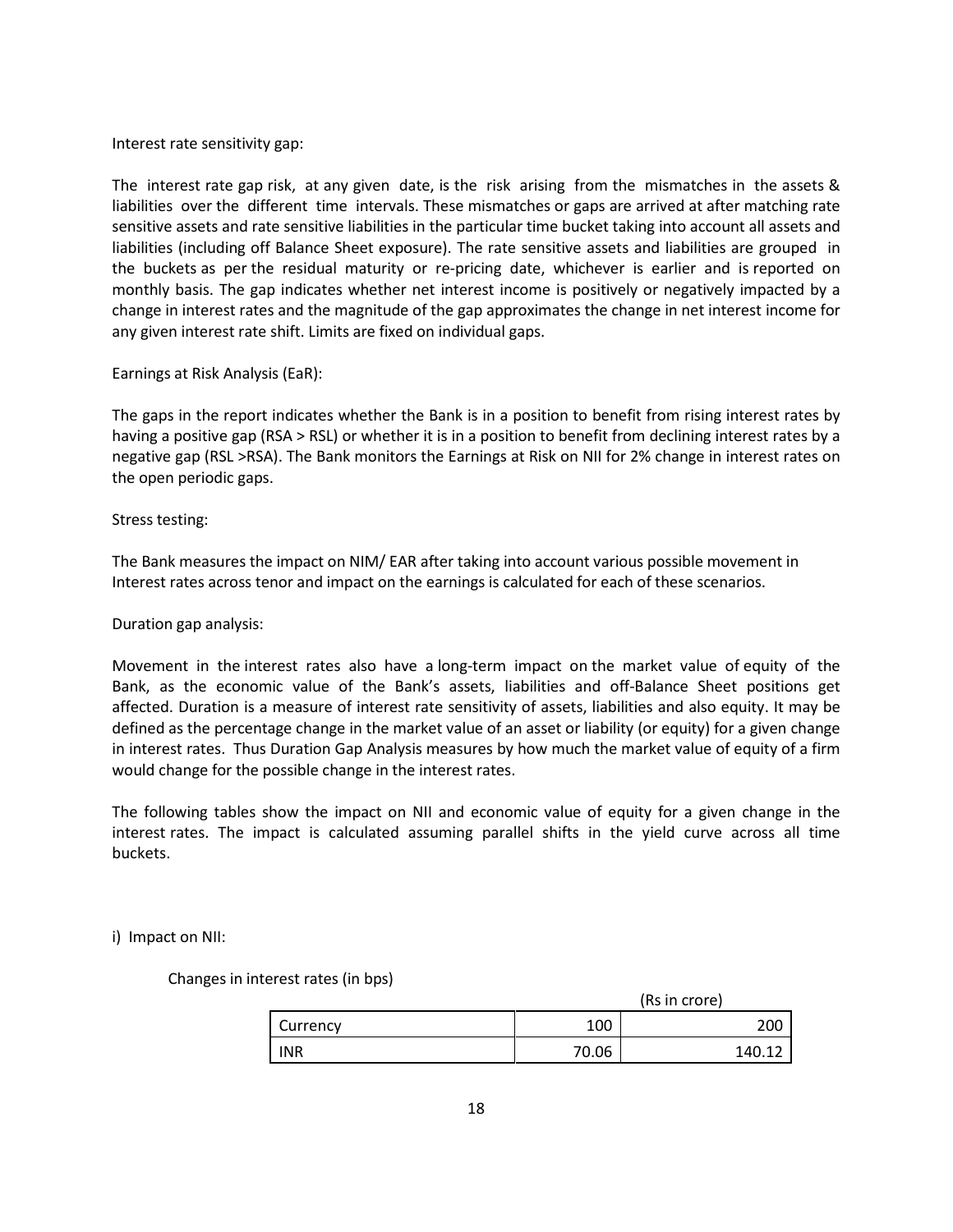ii) Impact on economic value of equity:

Changes in interest rates (in bps)

|            | ( Rs in crore) |        |  |
|------------|----------------|--------|--|
| Currency   | 100            | 200    |  |
| <b>INR</b> | 11 E 71        | 230.42 |  |

\* No major exposure in foreign currencies

## 11. General disclosures for exposures related to counter party credit risk (DF 10)

## Counterparty exposure

Counterparty credit risk in case of derivative contracts arises from the forward contracts. The Subsequent credit risk exposures depend on the value of underlying market factors (e.g., interest rates and foreign exchange rates), which can be volatile and uncertain in nature. The Bank does not enter into derivative transactions other than forward transactions.

## Credit limits:

The credit limit for counterparty bank is fixed based on their financial performance as per the latest audited financials. Various financial parameters such as NPA ratios, liquidity ratios, etc are taken into consideration while assigning the limit. Credit exposure is monitored to ensure it does not exceed the approved credit limit.

#### Credit exposures on forward contracts

The Bank enters into the forward contracts in the normal course of business for positioning and arbitrage purposes, as well as for its own risk management needs, including mitigation of interest rate and foreign currency risk. Derivative exposures are calculated according to the current exposures method.

Credit exposure as on March 31, 2014 (Rs in crore)

|                   | Notional<br>Amount | positive<br>Gross<br>value of the contracts | fair   Potential Future  <br>Exposure | Credit<br>Total<br>Exposure |
|-------------------|--------------------|---------------------------------------------|---------------------------------------|-----------------------------|
| Forward contracts | 7287.78            | 6463.65                                     | 129.27                                | 6592.92                     |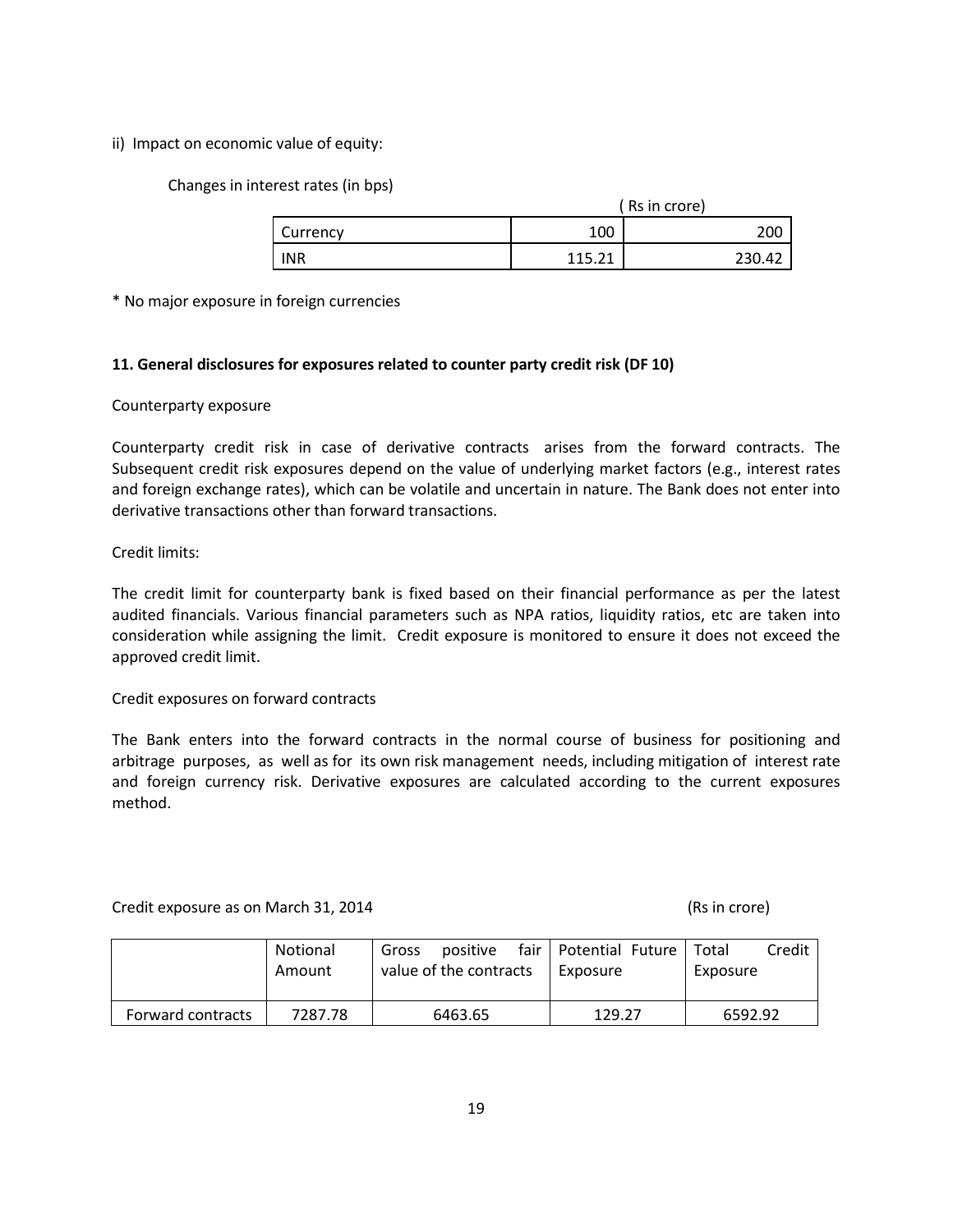# 12. Composition of Capital (DF 11)

(Rs in crore)

|                | <b>Common Equity Tier 1 capital: instruments and reserves</b>                                                                                                                                                       |         | Ref No |
|----------------|---------------------------------------------------------------------------------------------------------------------------------------------------------------------------------------------------------------------|---------|--------|
| $\mathbf{1}$   | Directly issued qualifying common share capital plus related stock<br>surplus (share premium)                                                                                                                       | 660.32  |        |
| $\overline{2}$ | <b>Retained earnings</b>                                                                                                                                                                                            |         |        |
| 3              | Accumulated other comprehensive income (and other reserves)                                                                                                                                                         | 2666.02 |        |
| 4              | Directly issued capital subject to phase out from CET1 (only applicable to non-<br>joint stock companies <sup>1</sup>                                                                                               |         |        |
| 5              | Common share capital issued by subsidiaries and held by third parties                                                                                                                                               |         |        |
| 6              | <b>Common Equity Tier 1 capital before regulatory adjustments</b>                                                                                                                                                   | 3326.34 |        |
|                | <b>Common Equity Tier 1 capital: regulatory adjustments</b>                                                                                                                                                         |         |        |
| 7              | Prudential valuation adjustments                                                                                                                                                                                    |         |        |
| 8              | Goodwill (net of related tax liability)                                                                                                                                                                             |         |        |
| 9              | Intangibles (net of related tax liability)                                                                                                                                                                          |         |        |
| 10             | Deferred tax assets <sup>2</sup>                                                                                                                                                                                    | 45.67   |        |
| 11             | Cash-flow hedge reserve                                                                                                                                                                                             |         |        |
| 12             | Shortfall of provisions to expected losses                                                                                                                                                                          |         |        |
| 13             | Securitisation gain on sale                                                                                                                                                                                         | 24.28   |        |
| 14             | Gains and losses due to changes in own credit risk on fair valued<br>liabilities                                                                                                                                    |         |        |
| 15             | Defined-benefit pension fund net assets                                                                                                                                                                             |         |        |
| 16             | Investments in own shares (if not already netted off paid-up capital on<br>reported balance sheet)                                                                                                                  |         |        |
| 17             | Reciprocal cross-holdings in common equity                                                                                                                                                                          | 9.48    |        |
| 18             | Investments in the capital of banking, financial and insurance entities that<br>are outside the scope of regulatory consolidation, net of eligible                                                                  |         |        |
|                | short positions, where the bank does not own more than 10% of the                                                                                                                                                   |         |        |
| 19             | Significant investments in the common stock of banking, financial and<br>insurance entities that are outside the scope of regulatory consolidation, net<br>of eligible short positions (amount above 10% threshold) |         |        |
| 20             | Mortgage servicing rights <sup>4</sup> (amount above 10% threshold)                                                                                                                                                 |         |        |
| 21             | Deferred tax assets arising from temporary differences <sup>5</sup><br>(amount<br>above 10% threshold, net of related tax liability)                                                                                |         |        |
| 22             | Amount exceeding the 15% threshold <sup>6</sup>                                                                                                                                                                     |         |        |
| 23             | of which: significant investments in the common stock of<br>financial entities                                                                                                                                      |         |        |
| 24             | of which: mortgage servicing rights                                                                                                                                                                                 |         |        |
| 25             | of which: deferred tax assets arising from temporary differences                                                                                                                                                    |         |        |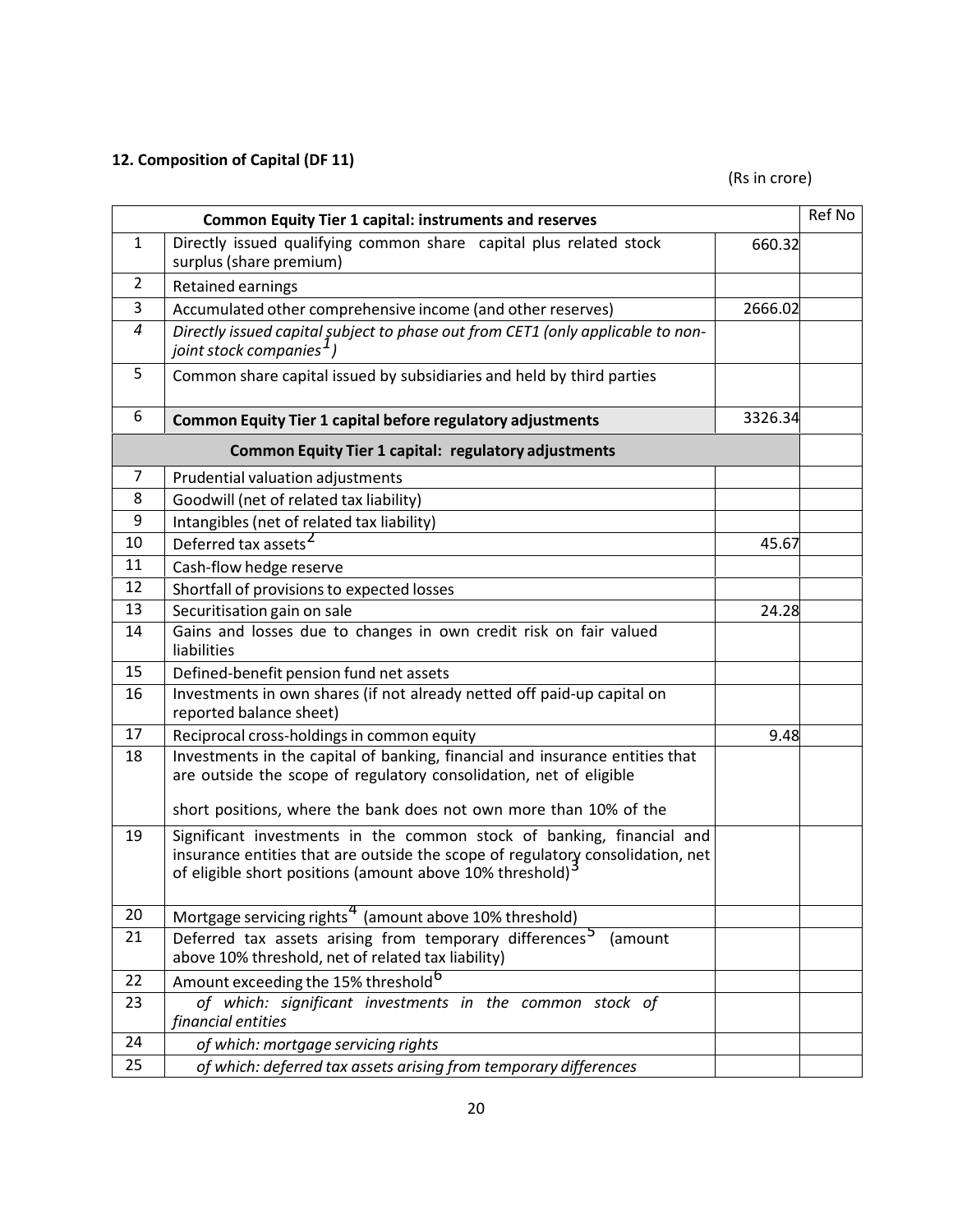| 26              | National specific regulatory adjustments <sup>1</sup> (26a+26b+26c+26d)                                                                                                                                                                                                                           | 16.90   |  |
|-----------------|---------------------------------------------------------------------------------------------------------------------------------------------------------------------------------------------------------------------------------------------------------------------------------------------------|---------|--|
| 26a             | of which: Investments in the equity capital of unconsolidated                                                                                                                                                                                                                                     |         |  |
|                 | insurance subsidiaries                                                                                                                                                                                                                                                                            |         |  |
| 26 <sub>b</sub> | of which: Investments in the equity capital of unconsolidated non-<br>financial subsidiaries <sup>8</sup>                                                                                                                                                                                         |         |  |
| 26c             | of which: Shortfall in the equity capital of majority owned financial<br>entities which have not been consolidated with the bank                                                                                                                                                                  |         |  |
| 26d             | of which: Unamortised pension funds expenditures                                                                                                                                                                                                                                                  |         |  |
| 27              | Regulatory adjustments applied to Common Equity Tier 1 due to<br>insufficient Additional Tier 1 and Tier 2 to cover deductions                                                                                                                                                                    |         |  |
| 28              | Total regulatory adjustments to Common equity Tier 1                                                                                                                                                                                                                                              | 96.33   |  |
| 29              | <b>Common Equity Tier 1 capital (CET1)</b>                                                                                                                                                                                                                                                        | 3230.01 |  |
|                 | <b>Additional Tier 1 capital: instruments</b>                                                                                                                                                                                                                                                     |         |  |
| 30              | Directly issued qualifying Additional Tier 1 instruments plus related stock<br>surplus (share premium) (31+32)                                                                                                                                                                                    |         |  |
| 31              | of which: classified as equity under applicable accounting standards                                                                                                                                                                                                                              |         |  |
| 32              | of which: classified as liabilities under applicable accounting                                                                                                                                                                                                                                   |         |  |
|                 | standards (Perpetual debt Instruments)                                                                                                                                                                                                                                                            |         |  |
| 33              | Directly issued capital instruments subject to phase out from                                                                                                                                                                                                                                     |         |  |
| 34              | Additional Tier 1 instruments (and CET1 instruments not included in row 5)<br>issued by subsidiaries and held by third parties (amount allowed in<br>group AT1)                                                                                                                                   |         |  |
| 35              | of which: instruments issued by subsidiaries subject to phase out                                                                                                                                                                                                                                 |         |  |
| 36              | Additional Tier 1 capital before regulatory adjustments                                                                                                                                                                                                                                           |         |  |
|                 | Additional Tier 1 capital: regulatory adjustments                                                                                                                                                                                                                                                 |         |  |
| 37              | Investments in own Additional Tier 1 instruments                                                                                                                                                                                                                                                  |         |  |
| 38              | Reciprocal cross-holdings in Additional Tier 1 instruments                                                                                                                                                                                                                                        |         |  |
| 39              | Investments in the capital of banking, financial and insurance entities that<br>are outside the scope of regulatory consolidation, net of eligible short<br>positions, where the bank does not own more than 10% of the issued<br>common share capital of the entity (amount above 10% threshold) |         |  |
| 40              | Significant investments in the capital of banking, financial and insurance<br>entities that are outside the scope of regulatory consolidation (net of<br>eligible short positions)                                                                                                                |         |  |
| 41              | National specific regulatory adjustments (41a+41b)                                                                                                                                                                                                                                                |         |  |
| 41a             | of which: Investments<br>in the<br>Additional Tier 1 capital of<br>unconsolidated insurance subsidiaries                                                                                                                                                                                          |         |  |
| 41 <sub>b</sub> | of which: Shortfall in the Additional Tier 1 capital of majority owned                                                                                                                                                                                                                            |         |  |
|                 | financial entities which have not been consolidated with the bank                                                                                                                                                                                                                                 |         |  |
| 42              | Regulatory adjustments applied to Additional Tier 1 due to insufficient                                                                                                                                                                                                                           |         |  |
| 43              | Total regulatory adjustments to Additional Tier 1 capital                                                                                                                                                                                                                                         |         |  |
| 44              | <b>Additional Tier 1 capital (AT1)</b>                                                                                                                                                                                                                                                            |         |  |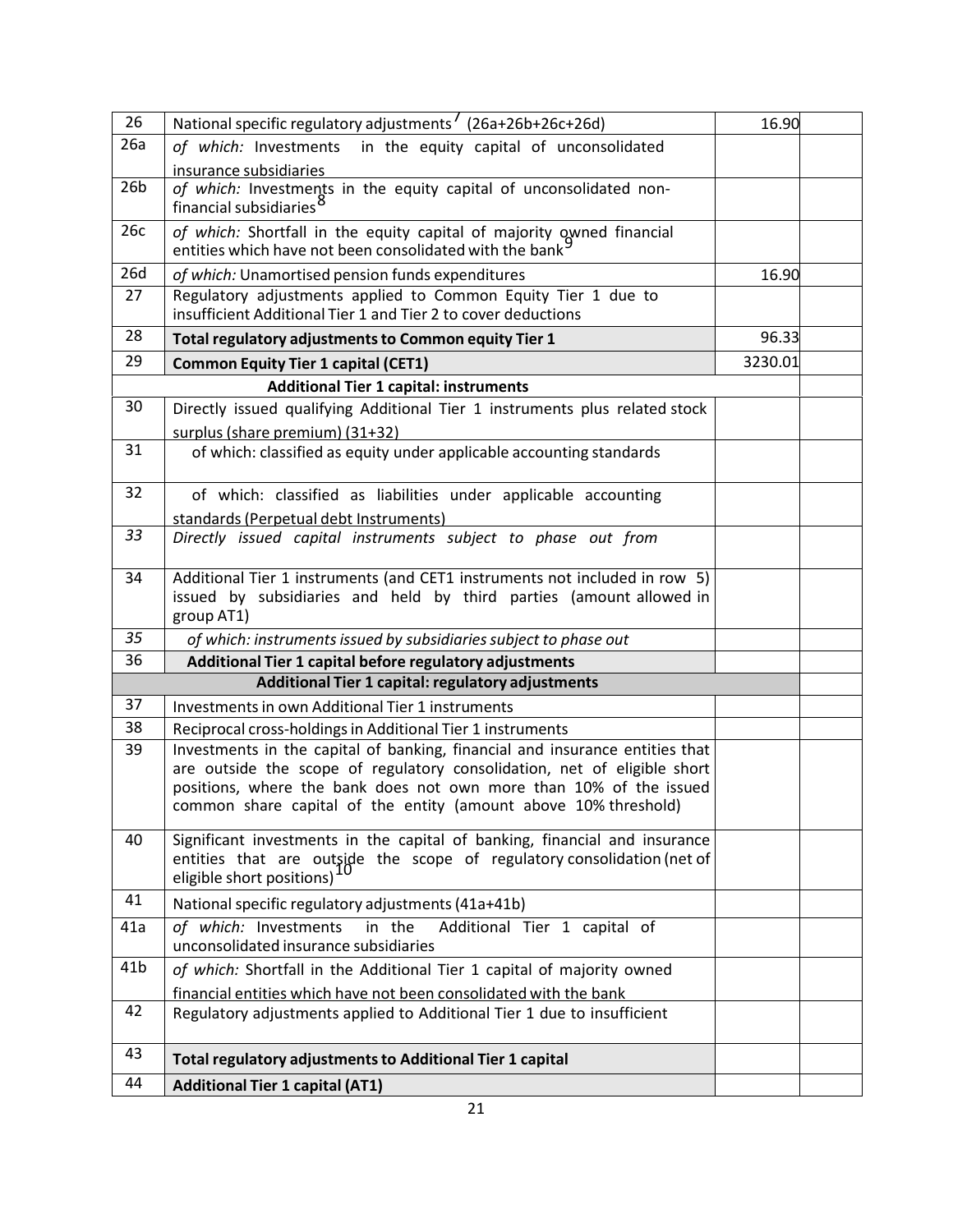| 44a | Additional Tier 1 capital reckoned for capital adequacy $^{11}$                                                                                                                                                                                                                                       |          |  |
|-----|-------------------------------------------------------------------------------------------------------------------------------------------------------------------------------------------------------------------------------------------------------------------------------------------------------|----------|--|
| 45  | Tier 1 capital (T1 = CET1 + Admissible AT1) (29 + 44a)                                                                                                                                                                                                                                                |          |  |
|     | Tier 2 capital: instruments and provisions                                                                                                                                                                                                                                                            |          |  |
| 46  | Directly issued qualifying Tier 2 instruments plus related stock surplus                                                                                                                                                                                                                              |          |  |
| 47  | Directly issued capital instruments subject to phase out from Tier 2                                                                                                                                                                                                                                  |          |  |
| 48  | Tier 2 instruments (and CET1 and AT1 instruments not included in rows 5 or<br>34) issued by subsidiaries and held by third parties (amount allowed in group<br>Tier 2)                                                                                                                                |          |  |
| 49  | of which: instruments issued by subsidiaries subject to phase out                                                                                                                                                                                                                                     |          |  |
| 50  | Provisions <sup>12</sup>                                                                                                                                                                                                                                                                              | 172.16   |  |
| 51  | Tier 2 capital before regulatory adjustments                                                                                                                                                                                                                                                          | 322.16   |  |
|     | Tier 2 capital: regulatory adjustments                                                                                                                                                                                                                                                                |          |  |
| 52  | Investments in own Tier 2 instruments                                                                                                                                                                                                                                                                 |          |  |
| 53  | Reciprocal cross-holdings in Tier 2 instruments                                                                                                                                                                                                                                                       | 10.00    |  |
| 54  | Investments in the capital of banking, financial and insurance entities that<br>are outside the scope of regulatory consolidation, net of eligible short<br>positions, where the bank does not own more than 10% of the issued<br>common share capital of the entity (amount above the 10% threshold) | 42.00    |  |
| 55  | Significant investments <sup>13</sup><br>in the<br>capital<br>banking,<br>financial<br>and<br>entities<br>insurance<br>that<br>outside<br>regulatory<br>the<br>scope<br>of<br>are<br>consolidation (net of eligible short positions)                                                                  |          |  |
| 56  | National specific regulatory adjustments (56a+56b)                                                                                                                                                                                                                                                    |          |  |
| 56a | of which: Investments in the Tier 2 capital of unconsolidated<br>insurance subsidiaries                                                                                                                                                                                                               |          |  |
| 56b | of which: Shortfall in the Tier 2 capital of majority owned financial                                                                                                                                                                                                                                 |          |  |
|     | entities which have not been consolidated with the bank                                                                                                                                                                                                                                               |          |  |
| 57  | Total regulatory adjustments to Tier 2 capital                                                                                                                                                                                                                                                        | 52.00    |  |
| 58  | Tier 2 capital (T2)                                                                                                                                                                                                                                                                                   | 270.16   |  |
| 58a | Tier 2 capital reckoned for capital adequacy <sup>14</sup>                                                                                                                                                                                                                                            | 270.16   |  |
| 58b | Excess Additional Tier 1 capital reckoned as Tier 2 capital                                                                                                                                                                                                                                           |          |  |
| 58c | Total Tier 2 capital admissible for capital adequacy (58a + 58b)                                                                                                                                                                                                                                      | 270.16   |  |
| 59  | Total capital (TC = T1 + Admissible T2) (45 + 58c)                                                                                                                                                                                                                                                    | 3500.17  |  |
| 60  | Total risk weighted assets (60a + 60b + 60c)                                                                                                                                                                                                                                                          | 27787.51 |  |
| 60a | of which: total credit risk weighted assets                                                                                                                                                                                                                                                           | 23852.13 |  |
| 60b | of which: total market risk weighted assets                                                                                                                                                                                                                                                           | 1789.91  |  |
| 60c | of which: total operational risk weighted assets                                                                                                                                                                                                                                                      | 2145.47  |  |
|     | <b>Capital ratios and buffers</b>                                                                                                                                                                                                                                                                     |          |  |
| 61  | Common Equity Tier 1 (as a percentage of risk weighted assets)                                                                                                                                                                                                                                        | 11.62%   |  |
| 62  | Tier 1 (as a percentage of risk weighted assets)                                                                                                                                                                                                                                                      | 11.62%   |  |
| 63  | Total capital (as a percentage of risk weighted assets)                                                                                                                                                                                                                                               | 12.60%   |  |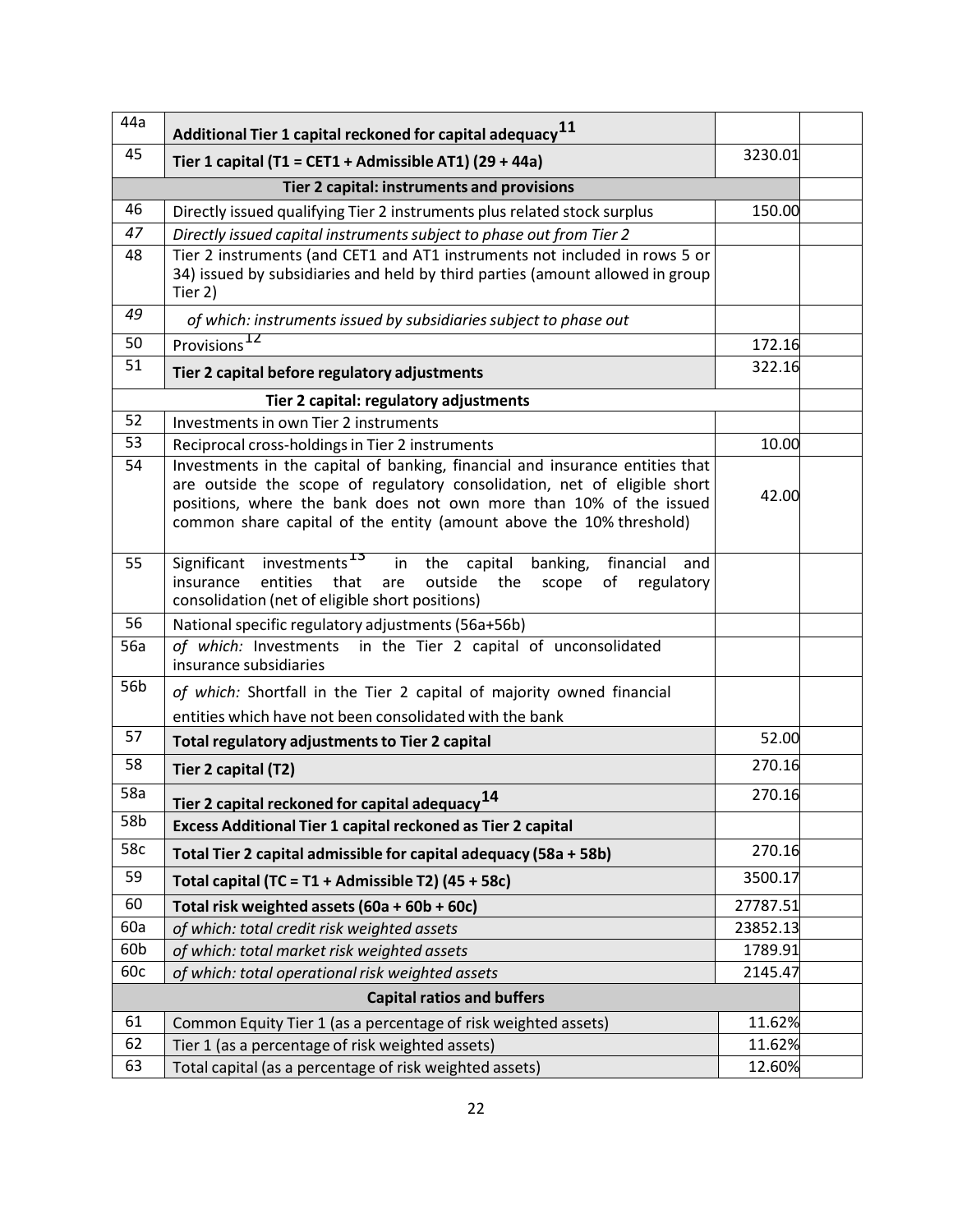| 64                                                                           | Institution specific buffer requirement (minimum CET1 requirement plus<br>capital conservation plus countercyclical buffer requirements plus | 5.5%   |  |  |
|------------------------------------------------------------------------------|----------------------------------------------------------------------------------------------------------------------------------------------|--------|--|--|
|                                                                              |                                                                                                                                              |        |  |  |
| G-SIB buffer requirement, expressed as a percentage of risk weighted assets) |                                                                                                                                              |        |  |  |
| 65                                                                           | of which: capital conservation buffer requirement                                                                                            |        |  |  |
| 66                                                                           | of which: bank specific countercyclical buffer requirement                                                                                   |        |  |  |
| 67                                                                           | of which: G-SIB buffer requirement                                                                                                           |        |  |  |
| 68                                                                           | Common Equity Tier 1 available to meet buffers (as a percentage of risk                                                                      | 6.12%  |  |  |
|                                                                              | weighted assets)                                                                                                                             |        |  |  |
|                                                                              | <b>National minima (if different from Basel III)</b>                                                                                         |        |  |  |
| 69                                                                           | National Common Equity Tier 1 minimum ratio (if different from Basel                                                                         | 5.5%   |  |  |
| 70                                                                           | National Tier 1 minimum ratio (if different from Basel III minimum)                                                                          | 7%     |  |  |
| 71                                                                           | National total capital minimum ratio (if different from Basel III                                                                            | 9%     |  |  |
|                                                                              | Amounts below the thresholds for deduction (before risk weighting)                                                                           |        |  |  |
| 72                                                                           | Non-significant investments in the capital of other financial entities                                                                       |        |  |  |
| 73                                                                           | Significant investments in the common stock of financial entities                                                                            |        |  |  |
| 74                                                                           | Mortgage servicing rights (net of related tax liability)                                                                                     |        |  |  |
| 75                                                                           | Deferred tax assets arising from temporary differences (net of related tax<br>liability)                                                     |        |  |  |
| Applicable caps on the inclusion of provisions in Tier 2                     |                                                                                                                                              |        |  |  |
| 76                                                                           | Provisions eligible for inclusion in Tier 2 in respect of exposures subject<br>to standardised approach (prior to application of cap)        | 172.16 |  |  |
| 77                                                                           | Cap on inclusion of provisions in Tier 2 under standardised approach                                                                         |        |  |  |
| 78                                                                           | Provisions eligible for inclusion in Tier 2 in respect of exposures subject                                                                  |        |  |  |
|                                                                              | to internal ratings-based approach (prior to application of cap)                                                                             |        |  |  |
| 79                                                                           | Cap for inclusion of provisions in Tier 2 under internal ratings-based                                                                       |        |  |  |
|                                                                              | approach                                                                                                                                     |        |  |  |
|                                                                              | Capital instruments subject to phase-out arrangements (only applicable between                                                               |        |  |  |
| March 31, 2017 and March 31, 2022                                            |                                                                                                                                              |        |  |  |
| 80                                                                           | Current cap on CET1 instruments subject to phase out arrangements                                                                            |        |  |  |
| 81                                                                           | Amount excluded from CET1 due to cap (excess over cap after                                                                                  |        |  |  |
|                                                                              | redemptions and maturities)                                                                                                                  |        |  |  |
| 82<br>83                                                                     | Current cap on AT1 instruments subject to phase out arrangements<br>Amount excluded from AT1 due to cap (excess over cap after               |        |  |  |
|                                                                              | redemptions and maturities)                                                                                                                  |        |  |  |
| 84                                                                           | Current cap on T2 instruments subject to phase out arrangements                                                                              |        |  |  |
| 85                                                                           | Amount excluded from T2 due to cap (excess over cap after<br>redemptions and maturities)                                                     |        |  |  |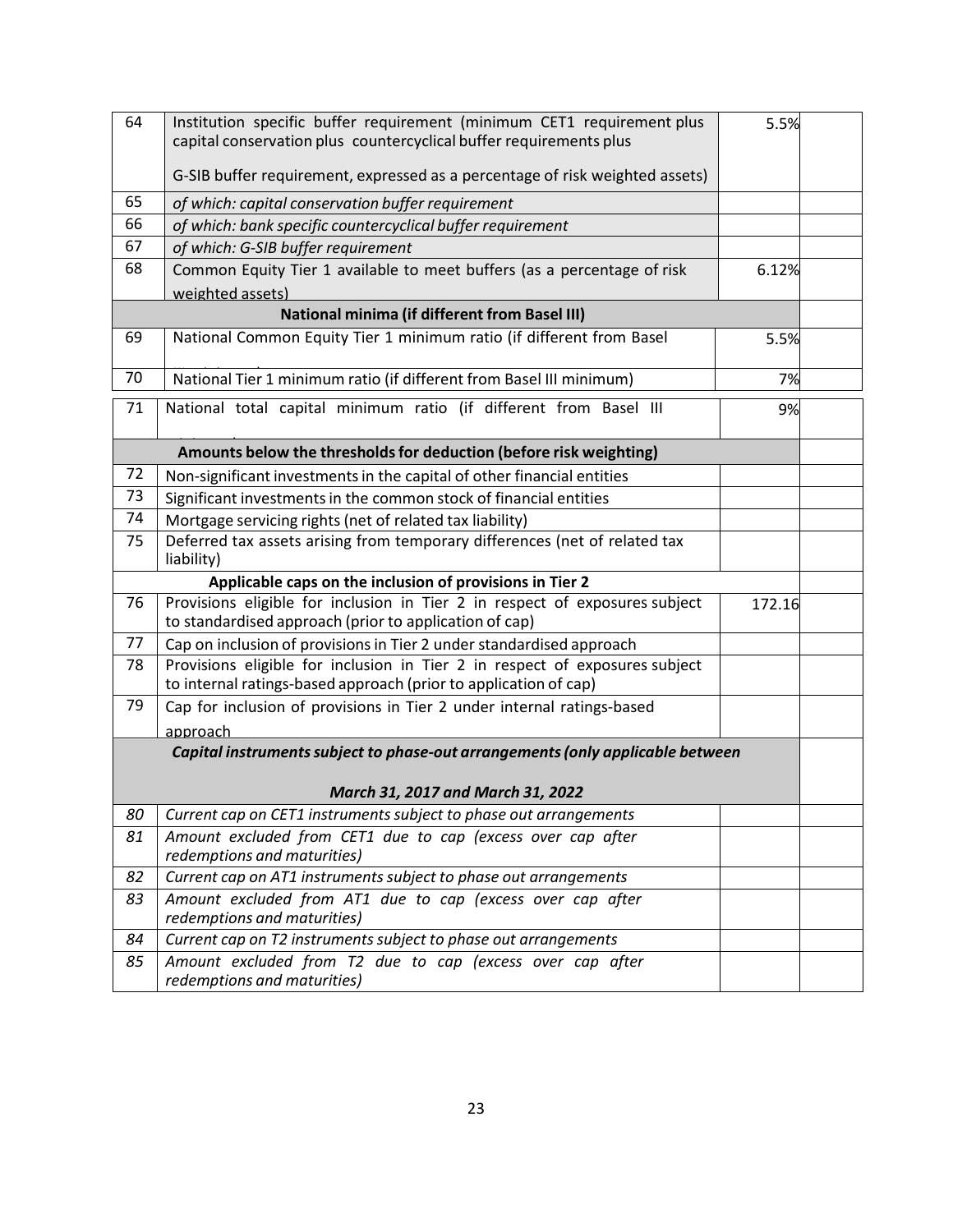# 13. Main Features of Regulatory Capital Instruments

| S.No           |                                                                 |                                    |  |
|----------------|-----------------------------------------------------------------|------------------------------------|--|
| $\mathbf{1}$   | <b>Issuer</b>                                                   | KARUR VYSYA BANK LIMITED           |  |
| $\overline{2}$ | Unique identifier (e.g. CUSIP, ISIN or Bloomberg identifier     | INE036D09013                       |  |
|                | for private placement)                                          |                                    |  |
| 3              | Governing law(s) of the instrument                              | Indian Law Regulatory Treatment    |  |
| $\overline{4}$ | <b>Transitional Basel III rules Subordinated</b>                | Tier 2 Bonds                       |  |
| 5              | Post-transitional Basel III rules                               | Ineligible                         |  |
| 6              | Eligible at solo/group/ group & solo                            | Solo                               |  |
| $\overline{7}$ | Instrument type                                                 | Tier 2 Debt Instruments            |  |
| 8              | Amount recognized in regulatory capital (Rs. in million, as of  | 1500                               |  |
|                | most recent reporting date.                                     |                                    |  |
| 9              | Par value of instrument `                                       | 10 LACS                            |  |
| 10             | Accounting classification                                       | Liability                          |  |
| 11             | Original date of issuance                                       | 25.09.2009                         |  |
| 12             | Perpetual or dated                                              | Dated                              |  |
| 13             | Original maturity date                                          | 25.09.2019                         |  |
| 14             | Issuer call subject to prior supervisory approval               | <b>No</b>                          |  |
| 15             | Optional call date, contingent call dates and redemption        | <b>NA</b>                          |  |
|                | amount                                                          |                                    |  |
| 16             | Subsequent call dates, if applicable                            | <b>NA</b>                          |  |
| 17             | Coupons / dividends                                             | coupon                             |  |
| 18             | Fixed or floating dividend/coupon                               | Fixed                              |  |
| 19             | Coupon rate and any related index                               | 9.86% p.a.                         |  |
| 20             | Existence of a dividend stopper                                 | <b>No</b>                          |  |
| 21             | Fully discretionary, partially discretionary or Mandatory       | Mandatory                          |  |
| 22             | Existence of step up or other incentive to redeem               | <b>No</b>                          |  |
| 23             | Noncumulative or cumulative Cumulative                          | Cumulative                         |  |
| 24             | Convertible or Non-convertible                                  | Non Convertible                    |  |
| 25             | If convertible, conversion trigger(s)                           | <b>NA</b>                          |  |
| 26             | If convertible, fully or partially                              | <b>NA</b>                          |  |
| 27             | If convertible, conversion rate                                 | <b>NA</b>                          |  |
| 28             | If convertible, mandatory or optional conversion                | <b>NA</b>                          |  |
| 29             | If convertible, specify instrument type convertible into        | <b>NA</b>                          |  |
| 30             | If convertible, specify issuer of instrument it converts into   | <b>NA</b>                          |  |
| 31             | Write-down feature                                              | No                                 |  |
| 32             | If write-down, write-down trigger(s)                            | <b>NA</b>                          |  |
| 33             | If write-down, full or partial                                  | <b>NA</b>                          |  |
| 34             | If write-down, permanent or temporary                           | <b>NA</b>                          |  |
| 35             | If<br>write-down,<br>of<br>temporary<br>description<br>write-up | <b>NA</b>                          |  |
|                | mechanism                                                       |                                    |  |
| 36             | Position in subordination hierarchy in liquidation (specify     | All depositors and other creditors |  |
|                | instrument type immediately senior to instrument)               |                                    |  |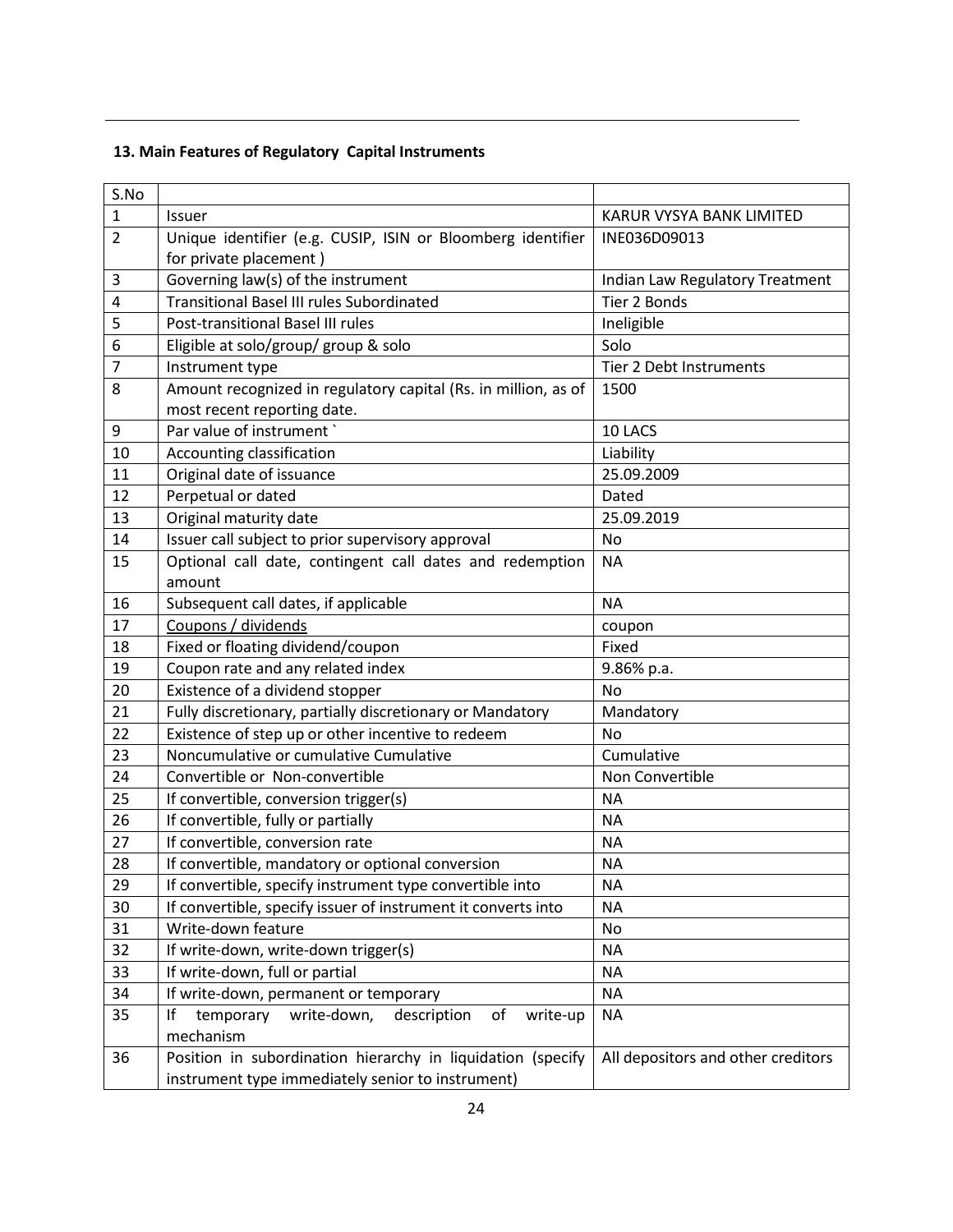| 37  | Non-compliant transitioned features    | <b>YES</b>                            |  |
|-----|----------------------------------------|---------------------------------------|--|
| -38 | If yes, specify non-compliant features | Tenor less than 10 years; does not    |  |
|     |                                        | I have point of Non Viability Trigger |  |

## 14. Full terms and conditions of Regulatory Capital Instruments

| Instrument                                       | <b>Terms &amp; Conditions</b> |                                 |
|--------------------------------------------------|-------------------------------|---------------------------------|
|                                                  | Issue size                    | 150 crore                       |
|                                                  | <b>Face Value</b>             | 10 lakhs per bond               |
| Convertible<br>Redeemable<br>Unsecured<br>Non-   | Date of Allotment             | 25 <sup>th</sup> September 2009 |
| Subordinated Lower Tier- II Bonds - INE036D09013 | Maturity                      | 25 <sup>th</sup> September 2019 |
|                                                  | Coupon                        | 9.86%                           |
|                                                  | Interest payment              | Half yearly                     |

## 15. Disclosures on Remuneration

## Qualitative Disclosure:

## (a) Information relating to the composition and mandate of the Compensation& Remuneration Committee:

The Compensation & Remuneration Committee (CRC) of the Board consists of five Independent Directors inclusive of a member from Risk Management and Asset Liability Management Committee of the Board.

The Mandate of the Remuneration committee includes:

Determining the Bank's policies on remuneration packages payable to Non-Executive Chairman, MD & CEO/WTD and the President. Positions up to the General Manager level are covered under the salary and other emoluments as per IBA package under Bipartite settlements.

Considering granting of Employees Stock Options and administering and supervising the Employee Stock Option Scheme with particular reference to quantum of options to be granted, grant price, vesting period, exercise period etc.

Prescribing procedures for making fair and reasonable adjustments to the number of options granted in case of any corporate actions such as rights issue, bonus issue, mergers etc., including conditions under which the options shall lapse due to the reasons specified in the ESOS of the Bank.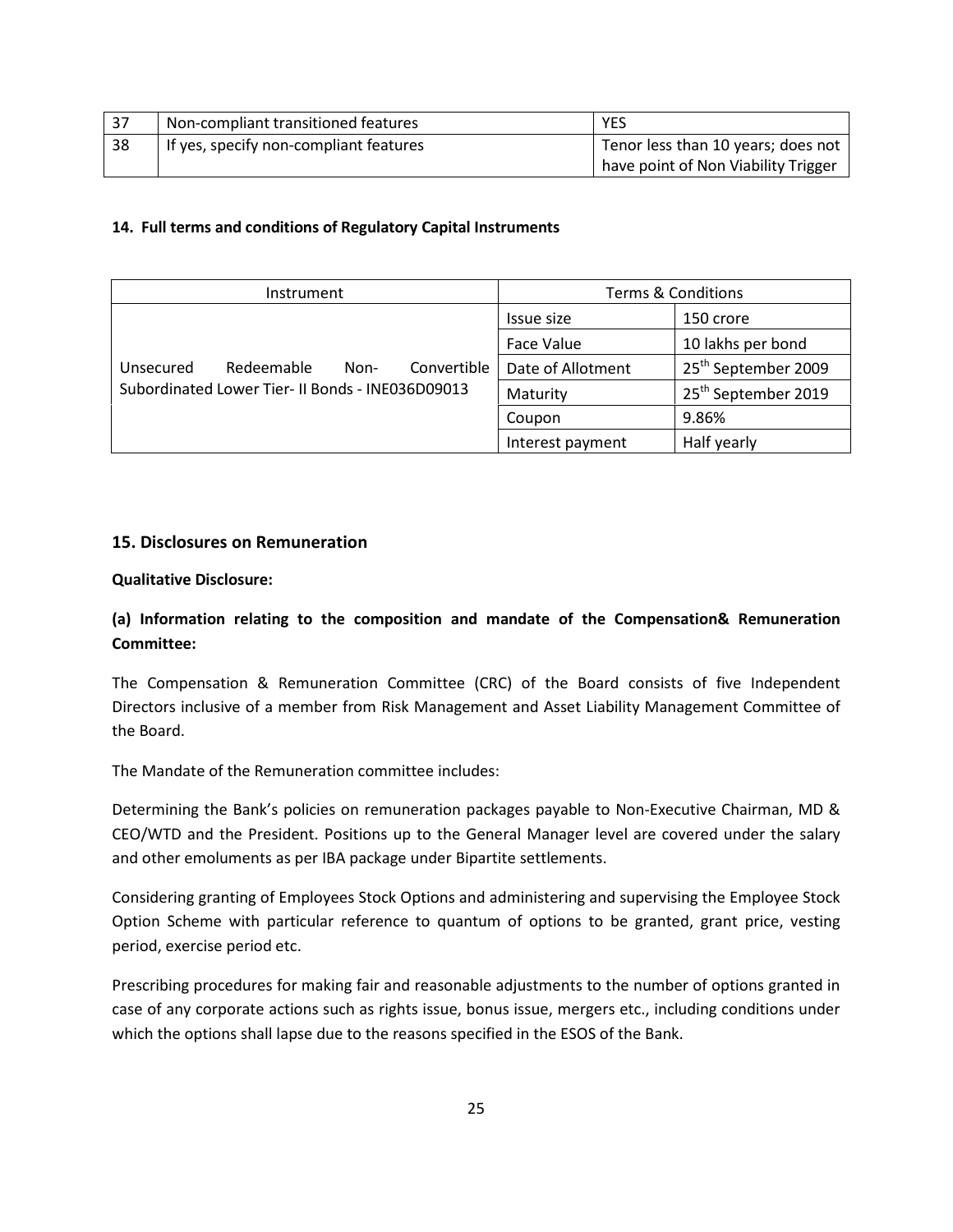Complying with the applicable laws regarding compensation / remuneration payable to the persons covered under the compensation policy as also the Regulations governing ESOS in terms of SEBI Regulations and other applicable laws in connection therewith.

## (b) Information relating to the design and structure of remuneration processes and the key features and objectives of remuneration policy.

The Compensation Policy, approved by the Board, is in alignment with the RBI guidelines contained in its circular DBOD No.BC.72/29.67.001/2011-12 dated 13.01.2012.

CRC is entrusted with the responsibility of recommending to the Board an appropriate compensation payable to the Non- Executive Chairman, MD & CEO/WTD and the President and COO in the light of the guidance from the regulator from time to time, bank's own requirement as also taking into account the prevailing market practices of payment of compensation, the cost to income ratio and the capital adequacy ratios which should support the remuneration packages. CRC shall work in close co-ordination with the Risk Management and ALM Committee of the Board in order to achieve effective alignment between remuneration and risks.

## (c ) Description of the ways in which current and future risks are taken into account in the remuneration processes. It should include the nature and type of the key measures used to take account of these risks.

The Committee would be taking into account the following factors while reviewing or making recommendation for reviewing the remuneration for the persons covered under the Policy:

For MD & CEO/WTD, the compensation payable is divided into fixed and variable components. The fixed component represented a significant proportion of total remuneration taking into account all relevant factors including the prevalent industry practice. Approval of RBI is obtained for the fixed compensation payable to MD & CEO/WTD.

For the Non-Executive Chairman of the Bank, only fixed pay/honorarium is payable apart from the sitting fees payable for attending the Board or Board Committee Meetings.

For the President, compensation payable is only fixed pay taking into account the industry practices, experience, performance and potential risk taking etc. apart from perquisites and other allowances applicable to the General Manager Cadre or such higher quantum as may be recommended by the CRC. President is also eligible for Employee Stock Options as may be decided by the CRC as per the SEBI guidelines.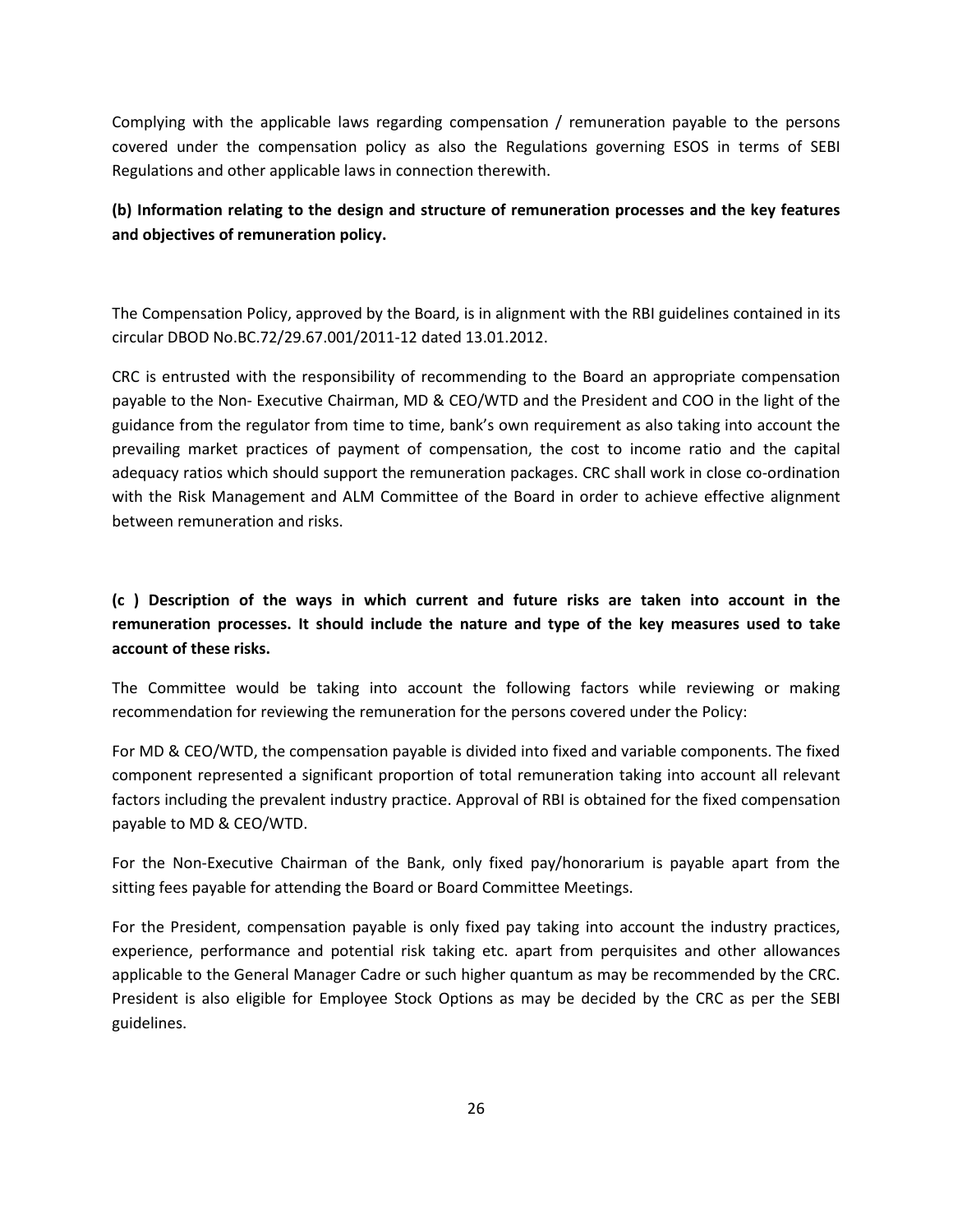## (d) Description of the ways in which the bank seeks to link performance during a performance measurement period with levels of remuneration.

Bank would ensure that the compensation is adjusted to all types of risk, symmetrical with risk outcomes as well as sensitive to the time horizon of risk.

The variable pay could be in cash, stock linked instruments or a mix of both. Variable pay shall relate to the performance of the Bank.

Variable pay is considered only for MD & CEO /WTD of the Bank. Variable pay shall not exceed 40% of the fixed pay in any year. This is payable on the basis of achievement of certain business targets such as reaching business figures including net profits and other qualitative factors taking into account the extraordinary items, appropriate risk management and efficient consumption of capital and comparison of results with the industry performance (bench marking).

In the event of negative contributions of the bank and or the relevant line of business in any year, the deferred compensation shall be subjected to malus and clawback arrangements in tune with the RBI guidelines.

## (e) A discussion of the bank's policy on deferral and vesting of variable remuneration and a discussion of the bank's policy and criteria for adjusting deferred remuneration before vesting and after vesting.

Presently no variable remuneration is being paid to the President & COO.

For MD & CEO/WTD : If the variable pay is significant, then the bank would defer the payment over a period of three years.

## (f) Description of the different forms of variable remuneration (i.e. cash, shares, ESOPs and other forms) that the bank utilizes and the rationale for using these different forms.

The Bank has not paid any variable remuneration to MD & CEO for the year 2012-13. For the year under report the CRC is yet to decide the variable remuneration.

MD & CEO has been granted, 5000 options under KVBESOS 2011 at a price of `.275/- per option. Vesting period is completed as on 31.03.2014. The options are exercisable from 01.04.2014 to 31.03.2015.

Apart from MD & CEO, no other executive or employee is eligible for variable pay.

The Bank shall not grant any severance pay (other than the terminal benefits and gratuity as per the provisions) to the WTD/MD & CEO or any other executive.